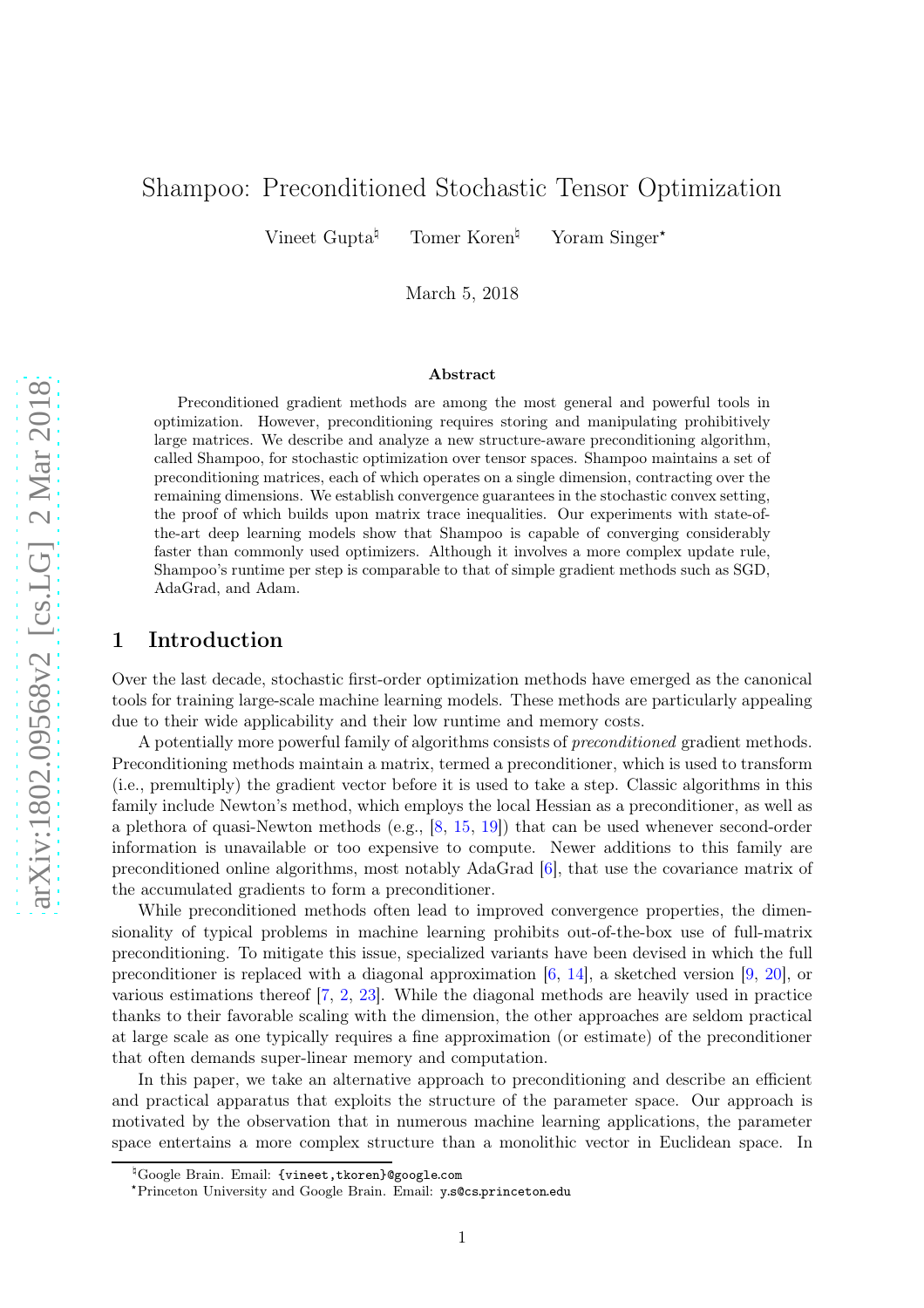

<span id="page-1-1"></span>Figure 1: Illustration of Shampoo for a 3-dimensional tensor  $G \in \mathbb{R}^{3 \times 4 \times 5}$ .

multiclass problems the parameters form a matrix of size  $m \times n$  where m is the number of features and  $n$  is the number of classes. In neural networks, the parameters of each fullyconnected layer form an  $m \times n$  matrix with n being the number of input nodes and m is the number of outputs. The space of parameters of convolutional neural networks for images is a collection of 4 dimensional tensors of the form input-depth  $\times$  width  $\times$  height  $\times$  output-depth. As a matter of fact, machine learning software tools such as Torch and TensorFlow are designed with tensor structure in mind.

Our algorithm, which we call Shampoo,<sup>[1](#page-1-0)</sup> retains the tensor structure of the gradient and maintains a separate preconditioner matrix for each of its dimensions. An illustration of Shampoo is provided in [Figure 1.](#page-1-1) The set of preconditioners is updated by the algorithm in an online fashion with the second-order statistics of the accumulated gradients, similarly to AdaGrad. Importantly, however, each individual preconditioner is a full, yet moderately-sized, matrix that can be effectively manipulated in large scale learning problems.

While our algorithm is motivated by modern machine learning practices, in particular training of deep neural networks, its derivation stems from our analysis in a stochastic convex optimization setting. In fact, we analyze Shampoo in the broader framework of online convex optimization [\[21](#page-15-3), [11](#page-14-7)], thus its convergence applies more generally. Our analysis combines wellstudied tools in online optimization along with off-the-beaten-path inequalities concerning geometric means of matrices. Moreover, the adaptation to the high-order tensor case is non-trivial and relies on extensions of matrix analysis to the tensor world.

We implemented Shampoo (in its general tensor form) in Python as a new optimizer in the TensorFlow framework [\[1](#page-14-8)]. Shampoo is extremely simple to implement, as most of the computations it performs boil down to standard tensor operations supported out-of-the-box in TensorFlow and similar libraries. Using the Shampoo optimizer is also a straightforward process. Whereas recent optimization methods, such as [\[17](#page-15-4), [18](#page-15-5)], need to be aware of the structure of the underlying model, Shampoo only needs to be informed of the tensors involved and their sizes. In our experiments with state-of-the-art deep learning models Shampoo is capable of converging considerably faster than commonly used optimizers. Surprisingly, albeit using more complex update rule, Shampoo's runtime per step is comparable to that of simple methods such as vanilla SGD.

#### 1.1 Shampoo for matrices

In order to further motivate our approach we start with a special case of Shampoo and defer a formal exposition of the general algorithm to later sections. In the two dimensional case, the parameters form a matrix  $W \in \mathbb{R}^{m \times n}$ . First-order methods update iterates  $W_t$  based on the gradient  $G_t = \nabla f_t(W_t)$ , which is also an  $m \times n$  matrix. Here,  $f_t$  is the loss function

<span id="page-1-0"></span><sup>&</sup>lt;sup>1</sup>We call it Shampoo because it has to do with preconditioning.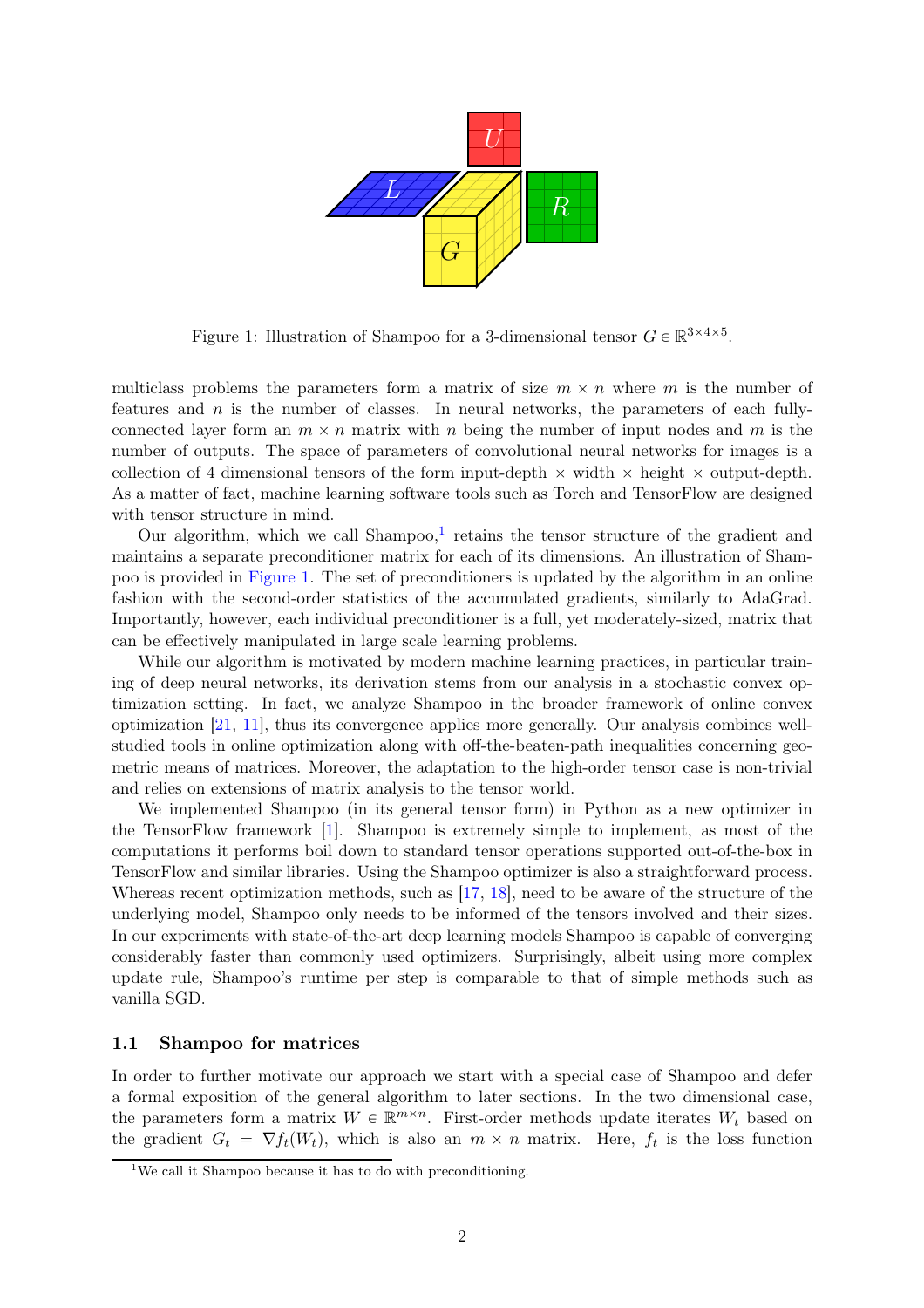Initialize  $W_1 = \mathbf{0}_{m \times n}$ ;  $L_0 = \epsilon I_m$ ;  $R_0 = \epsilon I_n$ for  $t = 1, \ldots, T$  do Receive loss function  $f_t : \mathbb{R}^{m \times n} \mapsto \mathbb{R}$ Compute gradient  $G_t = \nabla f_t(W_t) \{ G_t \in \mathbb{R}^{m \times n} \}$ Update preconditioners:  $L_t = L_{t-1} + G_t G_t^{\mathsf{T}}$ t  $R_t = R_{t-1} + G_t^{\mathsf{T}} G_t$ Update parameters:  $W_{t+1} = W_t - \eta L_t^{-1/4} G_t R_t^{-1/4}$ t

Algorithm 1: Shampoo, matrix case.

<span id="page-2-0"></span>encountered on iteration t that typically represents the loss incurred over a single data point (or more generally, over a batch of data).

A structure-oblivious full-matrix preconditioning scheme would flatten the parameter space into an mn-dimensional vector and employ preconditioning matrices  $H_t$  of size  $mn \times mn$ . In contrast, Shampoo maintains smaller left  $L_t \in \mathbb{R}^{m \times m}$  and right  $R_t \in \mathbb{R}^{n \times n}$  matrices containing second-moment information of the accumulated gradients. On each iteration, two preconditioning matrices are formed from  $L_t$  and  $R_t$  and multiply the gradient matrix from the left and right respectively. The amount of space Shampoo uses in the matrix case is  $m^2 + n^2$  instead of  $m^2n^2$ . Moreover, as the preconditioning involves matrix inversion (and often spectral decomposition), the amount of computation required to construct the left and right preconditioners is  $O(m^3 + n^3)$ , substantially lower than full-matrix methods which require  $O(m^3n^3)$ .

The pseudocode of Shampoo for the matrix case is given in [Algorithm 1.](#page-2-0) To recap more formally, Shampoo maintains two different matrices: an  $m \times m$  matrix  $L_t^{1/4}$  to precondition the rows of  $G_t$  and  $R_t^{1/4}$  for its columns. The  $1/4$  exponent arises from our analysis; intuitively, it is a sensible choice as it induces an overall step-size decay rate of  $O(1/\sqrt{t})$ , which is common in stochastic optimization methods. The motivation for the algorithm comes from the observation that its update rule is equivalent, after flattening  $W_t$  and  $G_t$ , to a gradient step preconditioned using the Kronecker product of  $L_t^{1/4}$  and  $R_t^{1/4}$ . The latter is shown to be tightly connected to a full unstructured preconditioner matrix used by algorithms such as AdaGrad. Thus, the algorithm can be thought of as maintaining a "structured" matrix which is implicitly used to precondition the flattened gradient, without either forming a full matrix or explicitly performing a product with the flattened gradient vector.

### 1.2 Related work

As noted above, Shampoo is closely related to AdaGrad [\[6\]](#page-14-2). The diagonal (i.e., element-wise) version of AdaGrad is extremely popular in practice and frequently applied to tasks ranging from learning linear models over sparse features to training of large deep-learning models. In contrast, the full-matrix version of AdaGrad analyzed in [\[6\]](#page-14-2) is rarely used in practice due to the prohibitive memory and runtime requirements associated with maintaining a full preconditioner. Shampoo can be viewed as an efficient, practical and provable apparatus for approximately and implicitly using the full AdaGrad preconditioner, without falling back to diagonal matrices.

Another recent optimization method that uses factored preconditioning is K-FAC [\[17\]](#page-15-4), which was specifically designed to optimize the parameters of neural networks. K-FAC employs a preconditioning scheme that approximates the Fisher-information matrix of a generative model represented by a neural network. The Fisher matrix of each layer in the network is approximated by a Kronecker product of two smaller matrices, relying on certain independence as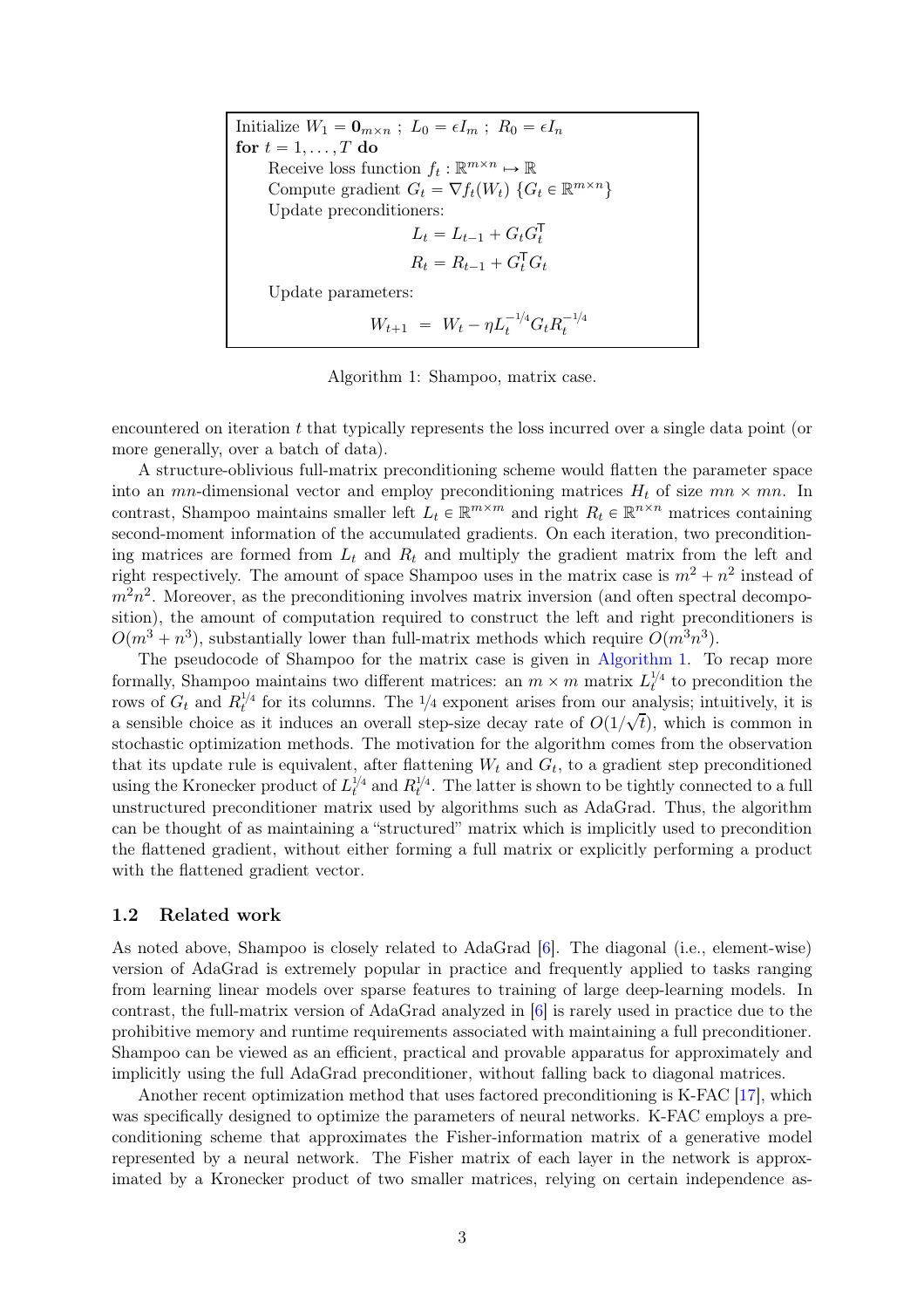sumptions regarding the statistics of the gradients. K-FAC differs from Shampoo in several important ways. While K-FAC is used for training generative models and needs to sample from the model's predictive distribution, Shampoo applies in a general stochastic (more generally, online) optimization setting and comes with convergence guarantees in the convex case. K-FAC relies heavily on the structure of the backpropagated gradients in a feed-forward neural network. In contrast, Shampoo is virtually oblivious to the particular model structures and only depends on standard gradient information. As a result, Shampoo is also much easier to implement and use in practice as it need not be tailored to the particular model or architecture.

# 2 Background and technical tools

We use lowercase letters to denote scalars and vectors and uppercase letters to denote matrices and tensors. Throughout, the notation  $A \geq 0$  (resp.  $A > 0$ ) for a matrix A means that A is *symmetric* and positive semidefinite (resp. definite), or PSD (resp. PD) in short. Similarly, the notations  $A \geq B$  and  $A > B$  mean that  $A - B \geq 0$  and  $A - B > 0$  respectively, and both tacitly assume that A and B are symmetric. Given  $A \geq 0$  and  $\alpha \in \mathbb{R}$ , the matrix  $A^{\alpha}$  is defined as the PSD matrix obtained by applying  $x \mapsto x^{\alpha}$  to the eigenvalues of A; formally, if we rewrite A using its spectral decomposition  $\sum_i \lambda_i u_i u_i^{\mathsf{T}}$  $\frac{1}{i}$  in which  $(\lambda_i, u_i)$  is A's i'th eigenpair, then  $A^{\alpha} = \sum_{i} \lambda_i^{\alpha} u_i u_i^{\mathsf{T}}$  $\overline{x}_i^T$ . We denote by  $||x||_A = \sqrt{x^T A x}$  the Mahalanobis norm of  $x \in \mathbb{R}^d$  as induced by a positive definite matrix  $A > 0$ . The dual norm of  $\|\cdot\|_A$  is denoted  $\|\cdot\|_A^*$  and equals  $\sqrt{x^T A^{-1} x}$ . The inner product of two matrices A and B is denoted as  $A \bullet B = \text{Tr}(A^T B)$ . The spectral norm of a matrix A is denoted  $||A||_2 = \max_{x\neq 0}||Ax||/||x||$  and the Frobenius norm is  $||A||_F = \sqrt{A \cdot A}$ . We denote by  $e_i$  the unit vector with 1 in its *i*'th position and 0 elsewhere.

### 2.1 Online convex optimization

We use Online Convex Optimization (OCO) [\[21](#page-15-3), [11](#page-14-7)] as our analysis framework. OCO can be seen as a generalization of stochastic (convex) optimization. In OCO a learner makes predictions in the form of a vector belonging to a convex domain  $\mathcal{W} \subseteq \mathbb{R}^d$  for T rounds. After predicting  $w_t \in \mathcal{W}$  on round t, a convex function  $f_t : \mathcal{W} \to \mathbb{R}$  is chosen, potentially in an adversarial or adaptive way based on the learner's past predictions. The learner then suffers a loss  $f_t(w_t)$  and observes the function  $f_t$  as feedback. The goal of the learner is to achieve low cumulative loss compared to any fixed vector in the <sup>W</sup>. Formally, the learner attempts to minimize its *regret*, defined as the quantity

$$
\mathcal{R}_T = \sum_{t=1}^T f_t(w_t) - \min_{w \in \mathcal{W}} \sum_{t=1}^T f_t(w) ,
$$

Online convex optimization includes stochastic convex optimization as a special case. Any regret minimizing algorithm can be converted to a stochastic optimization algorithm with convergence rate  $O(\Re(\frac{T}{T})$  using an online-to-batch conversion technique [\[4](#page-14-9)].

### 2.2 Adaptive regularization in online optimization

We next introduce tools from online optimization that our algorithms rely upon. First, we describe an adaptive version of Online Mirror Descent (OMD) in the OCO setting which employs time-dependent regularization. The algorithm proceeds as follows: on each round  $t = 1, 2, \ldots, T$ , it receives the loss function  $f_t$  and computes the gradient  $g_t = \nabla f_t(w_t)$ . Then, given a positive definite matrix  $H_t > 0$  it performs an update according to

<span id="page-3-0"></span>
$$
w_{t+1} = \underset{w \in \mathcal{W}}{\text{argmin}} \left\{ \eta g_t^{\mathsf{T}} w + \frac{1}{2} \|w - w_t\|_{H_t}^2 \right\} \,. \tag{1}
$$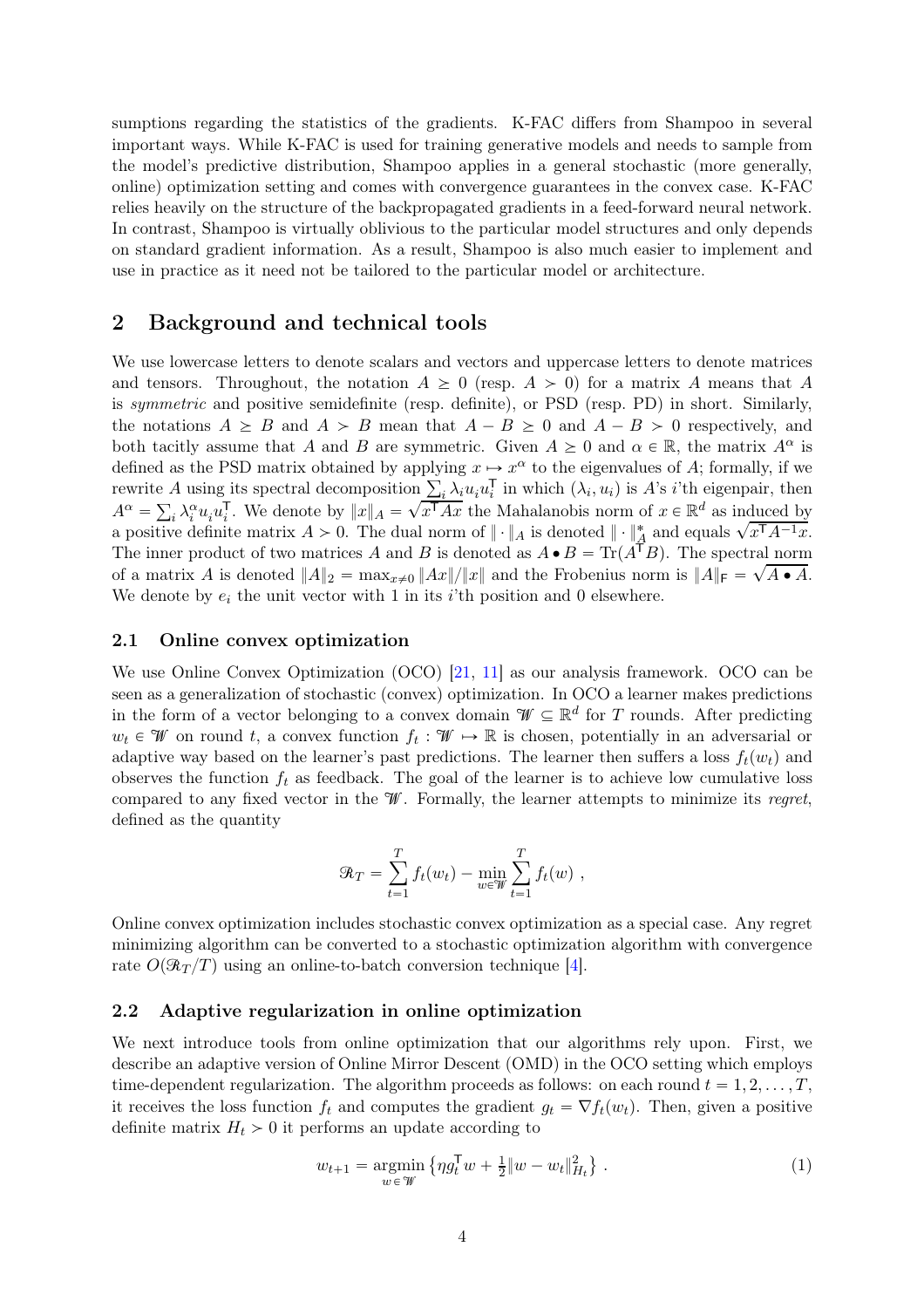When  $\mathcal{W} = \mathbb{R}^d$ , [Eq. \(1\)](#page-3-0) is equivalent to a preconditioned gradient step,  $w_{t+1} = w_t - \eta H_t^{-1} g_t$ . More generally, the update rule can be rewritten as a projected gradient step,

$$
w_{t+1} = \Pi_{\mathcal{W}} \left[ w_t - \eta H_t^{-1} g_t; H_t \right],
$$

where  $\Pi_{\mathscr{W}}[z;H] = \operatorname{argmin}_{w \in \mathscr{W}} \|w - z\|_H$  is the projection onto the convex set W with respect to the norm  $\|\cdot\|_H$ . The following lemma provides a regret bound for Online Mirror Descent, see for instance [\[6](#page-14-2)].

<span id="page-4-3"></span>**Lemma 1.** For any sequence of matrices  $H_1, \ldots, H_T > 0$ , the regret of online mirror descent is bounded above by,

$$
\frac{1}{2\eta}\sum_{t=1}^T (\|w_t - w^\star\|_{H_t}^2 - \|w_{t+1} - w^\star\|_{H_t}^2) + \frac{\eta}{2}\sum_{t=1}^T (\|g_t\|_{H_t}^*)^2.
$$

In order to analyze particular regularization schemes, namely specific strategies for choosing the matrices  $H_1, \ldots, H_T$ , we need the following lemma, adopted from [\[10](#page-14-10)]; for completeness, we provide a short proof in [Appendix C.](#page-20-0)

<span id="page-4-4"></span>**Lemma 2** (Gupta et al. [\[10\]](#page-14-10)). Let  $g_1, \ldots, g_T$  be a sequence of vectors, and let  $M_t = \sum_{s=1}^t g_s g_s^T$ s for  $t \geq 1$ . Given a function  $\Phi$  over PSD matrices, define

$$
H_t = \operatornamewithlimits{argmin}_{H>0} \big\{ M_t \bullet H^{-1} + \Phi(H) \big\}
$$

(and assume that a minimum is attained for all  $t$ ). Then

$$
\sum_{t=1}^T (\|g_t\|_{H_t}^*)^2 \leq \sum_{t=1}^T (\|g_t\|_{H_T}^*)^2 + \Phi(H_T) - \Phi(H_0) .
$$

### 2.3 Kronecker products

We recall the definition of the Kronecker product, the vectorization operation and their calculus. Let A be an  $m \times n$  matrix and B be an  $m' \times n'$  matrix. The Kronecker product, denoted  $A \otimes B$ , is an  $mm' \times nn'$  block matrix defined as,

$$
A \otimes B = \begin{pmatrix} a_{11}B & a_{12}B & \dots & a_{1n}B \\ a_{21}B & a_{22}B & \dots & a_{2n}B \\ \vdots & \vdots & \ddots & \vdots \\ a_{m1}B & a_{m2}B & \dots & a_{mn}B \end{pmatrix}.
$$

For an  $m \times n$  matrix A with rows  $a_1, \ldots, a_m$ , the *vectorization* (or flattening) of A is the  $mn \times 1$ column vector[2](#page-4-0)

$$
\overline{\text{vec}}(A) = (a_1 \quad a_2 \quad \cdots \quad a_m)^{\mathsf{T}}.
$$

<span id="page-4-1"></span>The next lemma collects several properties of the Kronecker product and the  $\overline{vec}(\cdot)$  operator, that will be used throughout the paper. For proofs and further details, we refer to [\[12\]](#page-14-11).

<span id="page-4-2"></span>**Lemma 3.** Let  $A, A', B, B'$  be matrices of appropriate dimensions. The following properties hold:

- (i)  $(A \otimes B)(A' \otimes B') = (AA') \otimes (BB')$ ;
- (ii)  $(A \otimes B)^{\mathsf{T}} = A^{\mathsf{T}} \otimes B^{\mathsf{T}};$

<span id="page-4-0"></span><sup>&</sup>lt;sup>2</sup>This definition is slightly non-standard and differs from the more typical column-major operator vec $()$ ; the notation  $\overline{vec}$ ) is used to distinguish it from the latter.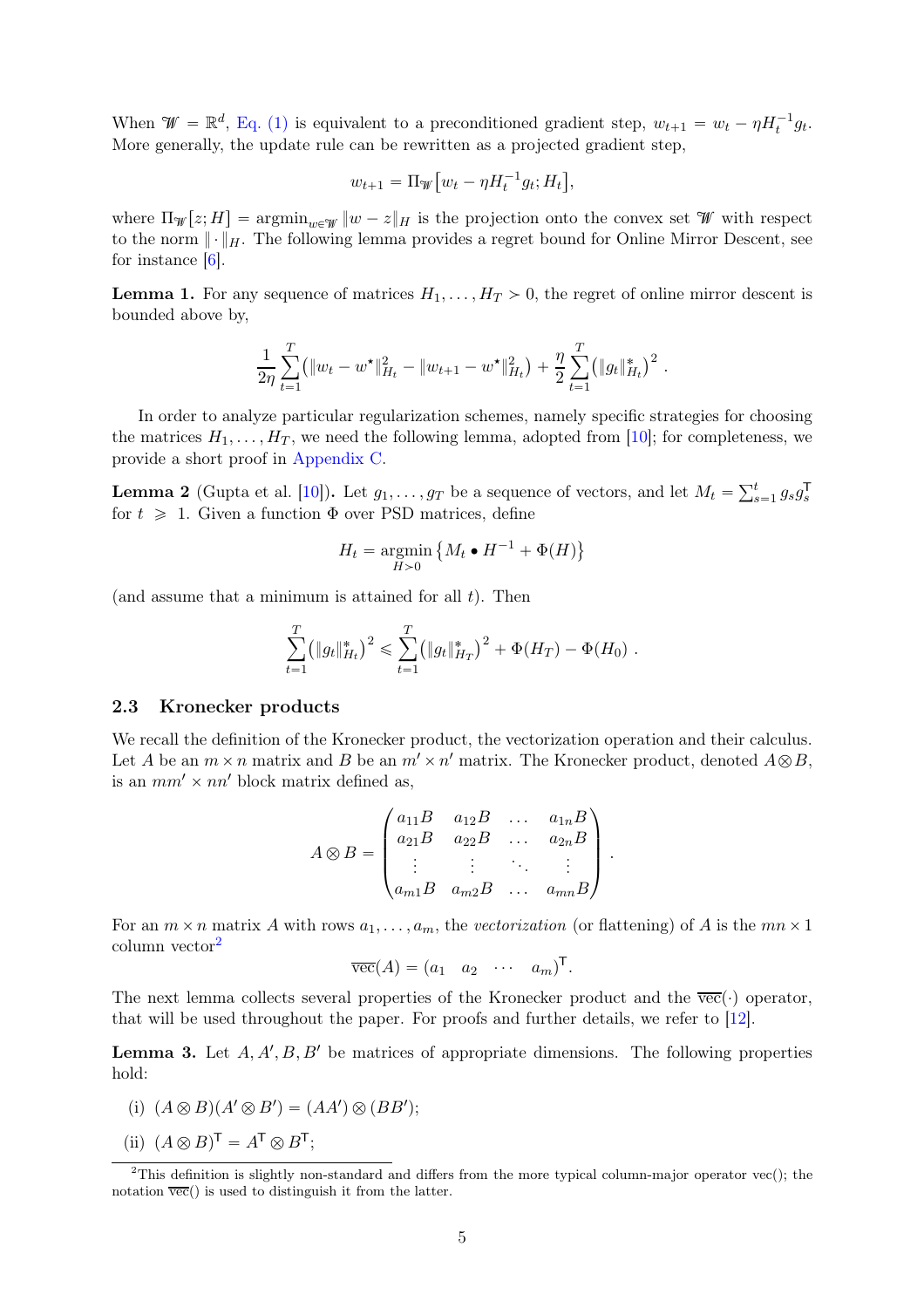- <span id="page-5-1"></span>(iii) If  $A, B \geq 0$ , then for any  $s \in \mathbb{R}$  it holds that  $(A \otimes B)^s = A^s \otimes B^s$ , and in particular, if  $A, B > 0$  then  $(A \otimes B)^{-1} = A^{-1} \otimes B^{-1};$
- <span id="page-5-4"></span>(iv) If  $A \geq A'$  and  $B \geq B'$  then  $A \otimes B \geq A' \otimes B'$ , and in particular, if  $A, B \geq 0$  then  $A \otimes B \geq 0$ ;
- <span id="page-5-6"></span>(v)  $\text{Tr}(A \otimes B) = \text{Tr}(A) \text{Tr}(B);$
- (vi)  $\overline{\text{vec}}(uv^{\mathsf{T}}) = u \otimes v$  for any two column vectors  $u, v$ .

The following identity connects the Kronecker product and the vec operator. It facilitates an efficient computation of a matrix-vector product where the matrix is a Kronecker product of two smaller matrices. We provide its proof for completeness; see [Appendix C.](#page-20-0)

<span id="page-5-3"></span>**Lemma 4.** Let  $G \in \mathbb{R}^{m \times n}$ ,  $L \in \mathbb{R}^{m \times m}$  and  $R \in \mathbb{R}^{n \times n}$ . Then, one has

$$
(L \otimes R^{\mathsf{T}}) \overline{\text{vec}}(G) = \overline{\text{vec}}(LGR) .
$$

### 2.4 Matrix inequalities

<span id="page-5-0"></span>Our analysis requires the following result concerning the geometric means of matrices. Recall that by writing  $X \geq 0$  we mean, in particular, that X is a symmetric matrix.

**Lemma 5** (Ando et al. [\[3\]](#page-14-12)). Assume that  $0 \le X_i \le Y_i$  for all  $i = 1, \ldots, n$ . Assume further that all  $X_i$  commute with each other and all  $Y_i$  commute with each other. Let  $\alpha_1, \ldots, \alpha_n \geq 0$  such that  $\sum_{i=1}^{n} \alpha_i = 1$ , then

$$
X_1^{\alpha_1} \cdots X_n^{\alpha_n} \le Y_1^{\alpha_1} \cdots Y_n^{\alpha_n} .
$$

In words, the (weighted) geometric mean of commuting PSD matrices is operator monotone.

Ando et al. [\[3\]](#page-14-12) proved a stronger result which does not require the PSD matrices to commute with each other, relying on a generalized notion of geometric mean, but for our purposes the simpler commuting case suffices. We also use the following classic result from matrix theory, attributed to Löwner [\[16\]](#page-15-6), which is an immediate consequence of [Lemma 5.](#page-5-0)

<span id="page-5-5"></span>**Lemma 6.** The function  $x \mapsto x^{\alpha}$  is operator-monotone for  $\alpha \in [0, 1]$ , that is, if  $0 \le X \le Y$ then  $X^{\alpha} \leq Y^{\alpha}$ .

### 3 Analysis of Shampoo for matrices

In this section we analyze Shampoo in the matrix case. The analysis conveys the core ideas while avoiding numerous the technical details imposed by the general tensor case. The main result of this section is stated in the following theorem.

<span id="page-5-2"></span>**Theorem 7.** Assume that the gradients  $G_1, \ldots, G_T$  are matrices of rank at most r. Then the regret of [Algorithm 1](#page-2-0) compared to any  $W^{\star} \in \mathbb{R}^{m \times n}$  is bounded as follows,

$$
\sum_{t=1}^{T} f_t(W_t) - \sum_{t=1}^{T} f_t(W^{\star}) \leq \sqrt{2r} D \operatorname{Tr}(L_T^{1/4}) \operatorname{Tr}(R_T^{1/4}),
$$

where

$$
L_T = \epsilon I_m + \sum_{t=1}^T G_t G_t^{\mathsf{T}} , \quad R_T = \epsilon I_n + \sum_{t=0}^T G_t^{\mathsf{T}} G_t , \quad D = \max_{t \in [T]} \|W_t - W^{\star}\|_{\mathsf{F}} .
$$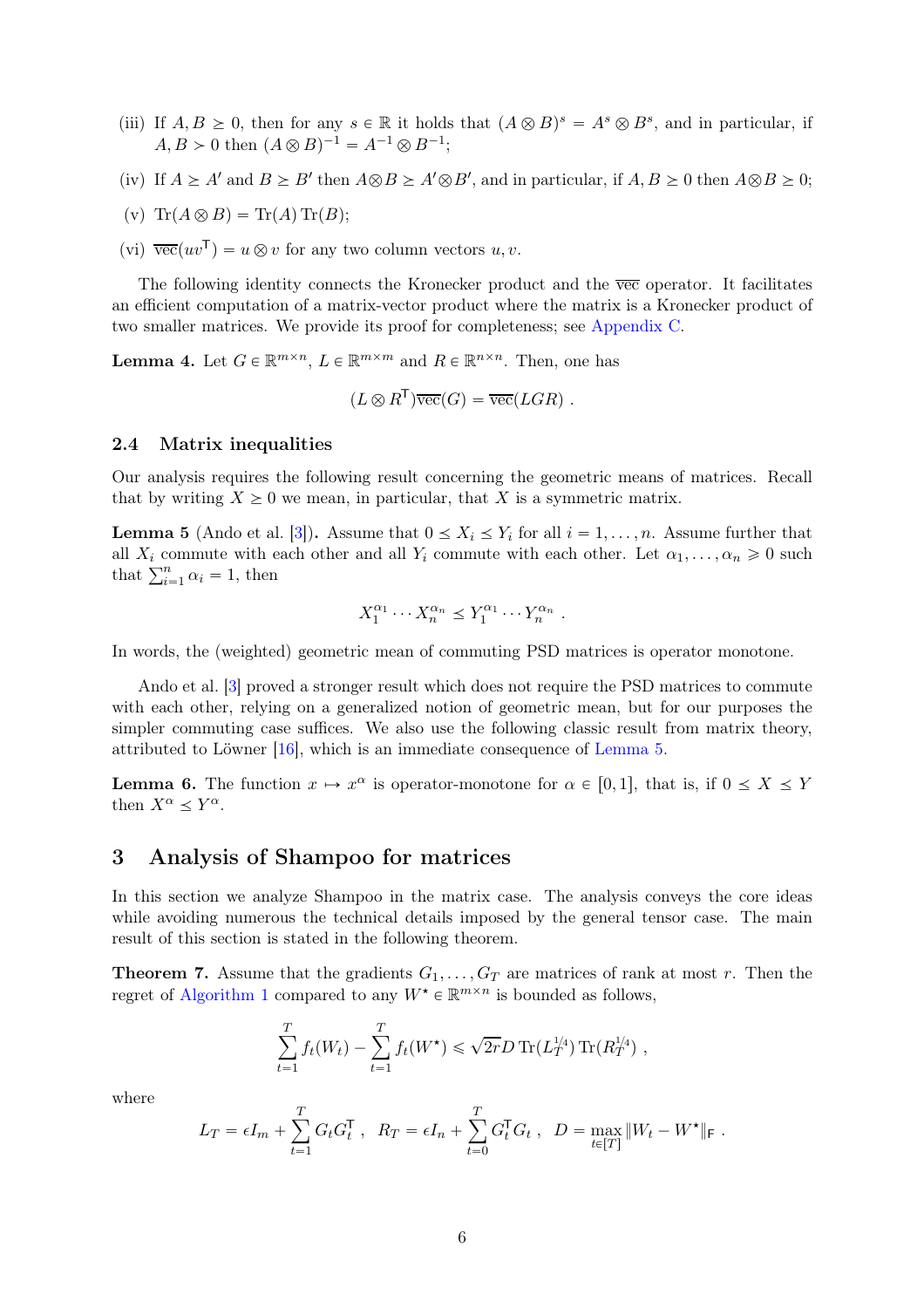Let us make a few comments regarding the bound. First, under mild conditions, each of the trace terms on the right-hand side of the bound scales as  $O(T^{1/4})$ . Thus, the overall scaling of the bound with respect to the number of iterations T is  $O(\sqrt{T})$ , which is the best possible in the context of online (or stochastic) optimization. For example, assume that the functions  $f_t$  are 1-Lipschitz with respect to the spectral norm, that is,  $||G_t||_2 \le 1$  for all t. Let us also fix  $\epsilon = 0$ for simplicity. Then,  $G_t G_t^{\mathsf{T}} \leq I_m$  and  $G_t^{\mathsf{T}} G_t \leq I_n$  for all t, and so we have  $\text{Tr}(L_T^{1/4}) \leq mT^{1/4}$  and  $\text{Tr}(R_T^{1/4}) \leq nT^{1/4}$ . That is, in the worst case, while only assuming convex and Lipschitz losses, the regret of the algorithm is  $O(\sqrt{T})$ .

Second, we note that  $D$  in the above bound could in principle grow with the number of iterations  $T$  and is not necessarily bounded by a constant. This issue can be easily addressed, for instance, by adding an additional step to the algorithm in which  $W_t$  is projected  $W_t$  onto the convex set of matrices whose Frobenius norm is bounded by  $D/2$ . Concretely, the projection at step t needs to be computed with respect to the norm induced by the pair of matrices  $(L_t, R_t)$ , defined as  $||A||_t^2 = \text{Tr}(\tilde{A}^T L_t^{1/4} A R_t^{1/4});$  it is not hard to verify that the latter indeed defines a norm over  $\mathbb{R}^{m \times n}$ , for any  $L_t, R_t > 0$ . Alas, the projection becomes computationally expensive in large scale problems and is rarely performed in practice. We therefore omitted the projection step from [Algorithm 1](#page-2-0) in favor of a slightly looser bound.

The main step in the proof of the theorem is established in the following lemma. The lemma implies that the Kronecker product of the two preconditioners used by the algorithm is lower bounded by a full  $mn \times mn$  matrix often employed in full-matrix preconditioning methods.

<span id="page-6-0"></span>**Lemma 8.** Assume that  $G_1, \ldots, G_T \in \mathbb{R}^{m \times n}$  are matrices of rank at most r. Let  $g_t = \overline{\text{vec}}(G_t)$ denote the vectorization of  $G_t$  for all t. Then, for any  $\epsilon \geq 0$ ,

$$
\epsilon I_{mn} + \frac{1}{r} \sum_{t=1}^T g_t g_t^{\mathsf{T}} \leq \left( \epsilon I_m + \sum_{t=1}^T G_t G_t^{\mathsf{T}} \right)^{1/2} \otimes \left( \epsilon I_n + \sum_{t=1}^T G_t^{\mathsf{T}} G_t \right)^{1/2}.
$$

In particular, the lemma shows that the small eigenvalues of the full-matrix preconditioner on the left, which are the most important for effective preconditioning, do not vanish as a result of the implicit approximation. In order to prove [Lemma 8](#page-6-0) we need the following technical result.

<span id="page-6-1"></span>**Lemma 9.** Let G be an  $m \times n$  matrix of rank at most r and denote  $q = \overline{vec}(G)$ . Then,

$$
\frac{1}{r}gg^{\mathsf{T}} \le I_m \otimes (G^{\mathsf{T}}G) \quad \text{and} \quad \frac{1}{r}gg^{\mathsf{T}} \le (GG^{\mathsf{T}}) \otimes I_n .
$$

*Proof.* Write the singular value decomposition  $G = \sum_{i=1}^{r} \sigma_i u_i v_i^T$ <sup>1</sup>, where  $\sigma_i \geq 0$  for all *i*, and  $u_1, \ldots, u_r \in \mathbb{R}^m$  and  $v_1, \ldots, v_r \in \mathbb{R}^n$  are orthonormal sets of vectors. Then,  $g = \sum_{i=1}^r \sigma_i(u_i \otimes v_i)$ and hence,

$$
gg^{\mathsf{T}} = \left(\sum_{i=1}^r \sigma_i(u_i \otimes v_i)\right) \left(\sum_{i=1}^r \sigma_i(u_i \otimes v_i)\right)^{\mathsf{T}}.
$$

Next, we use the fact that for any set of vectors  $w_1, \ldots, w_r$ ,

$$
\left(\sum_{i=1}^r w_i\right) \left(\sum_{i=1}^r w_i\right)^{\mathsf{T}} \leq r \sum_{i=1}^r w_i w_i^{\mathsf{T}},
$$

which holds since given a vector x we can write  $\alpha_i = x^T w_i$ , and use the convexity of  $\alpha \mapsto \alpha^2$  to obtain

$$
x^{\mathsf{T}}\Big(\sum_{i=1}^r w_i\Big) \Big(\sum_{i=1}^r w_i\Big)^{\mathsf{T}} x = \Big(\sum_{i=1}^r \alpha_i\Big)^2 \leqslant r \sum_{i=1}^r \alpha_i^2 = r x^{\mathsf{T}} \Big(\sum_{i=1}^r w_i w_i^{\mathsf{T}}\Big) x.
$$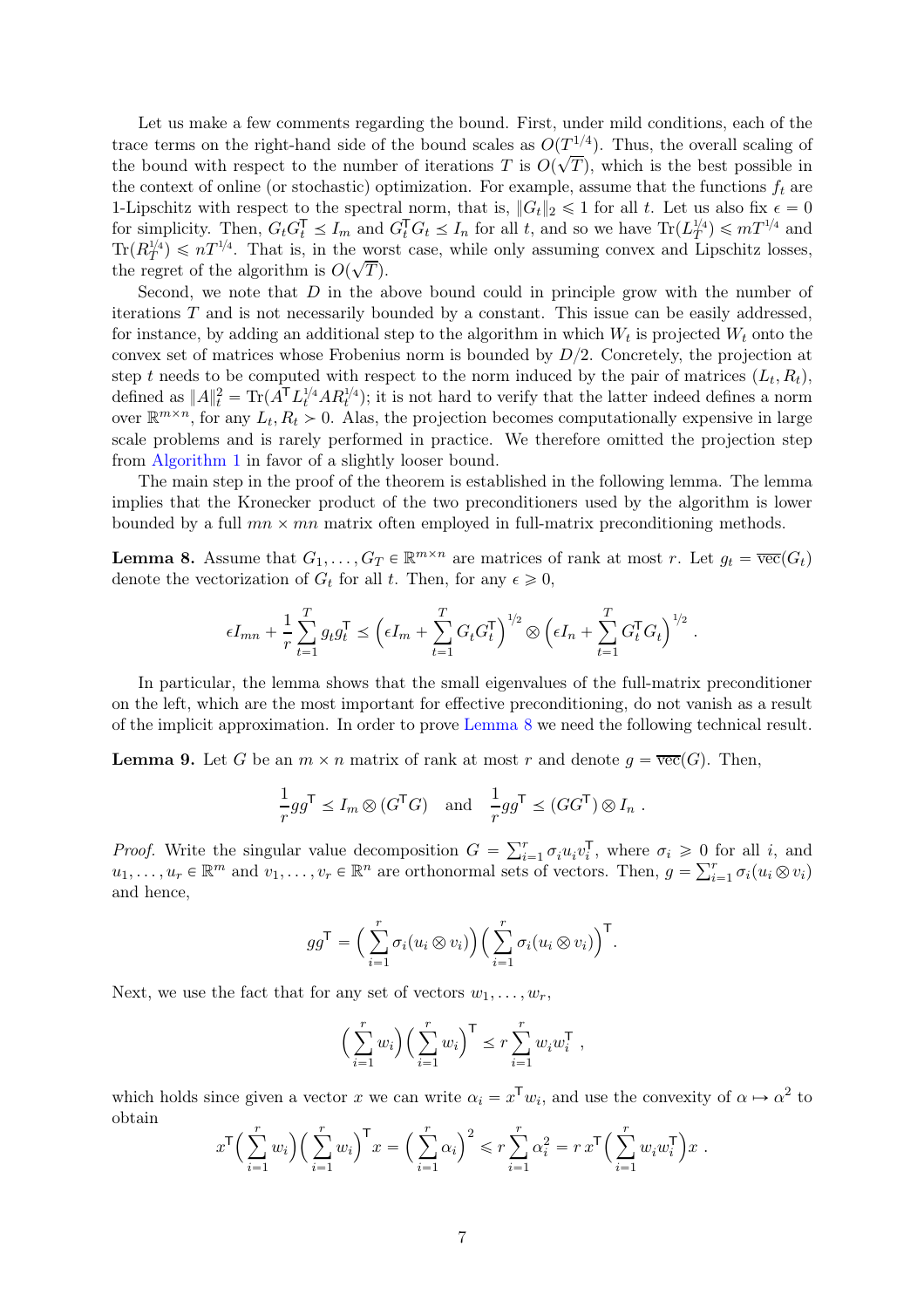Using this fact and [Lemma 3](#page-4-1)[\(i\)](#page-4-2) we can rewrite,

$$
gg^{\mathsf{T}} = \left(\sum_{i=1}^{r} \sigma_i (u_i \otimes v_i)\right) \left(\sum_{i=1}^{r} \sigma_i (u_i \otimes v_i)\right)^{\mathsf{T}}
$$
  

$$
\leq r \sum_{i=1}^{r} \sigma_i^2 (u_i \otimes v_i) (u_i \otimes v_i)^{\mathsf{T}}
$$
  

$$
= r \sum_{i=1}^{r} \sigma_i^2 (u_i u_i^{\mathsf{T}}) \otimes (v_i v_i^{\mathsf{T}}).
$$

Now, since  $GG^{\mathsf{T}} = \sum_{i=1}^{r} \sigma_i^2 u_i u_i^{\mathsf{T}}$  $\overline{v}_i^{\mathsf{T}}$  and  $v_i v_i^{\mathsf{T}} \leq I_n$  for all *i*, we have

$$
\frac{1}{r}gg^{\mathsf{T}} \leq \sum_{i=1}^r \sigma_i^2(u_iu_i^{\mathsf{T}}) \otimes I_n = (GG^{\mathsf{T}}) \otimes I_n .
$$

Similarly, using  $G^{\mathsf{T}}G = \sum_{i=1}^r \sigma_i^2$  $i^2v_iv_i^{\mathsf{T}}$  $\overline{u}_i^{\mathsf{T}}$  and  $u_i u_i^{\mathsf{T}} \leq I_m$  for all *i*, we obtain the second matrix inequality.  $\Box$ 

*Proof of [Lemma 8.](#page-6-0)* Let us introduce the following notations to simplify our derivation,

$$
A_m \stackrel{\text{def}}{=} \epsilon I_m + \sum_{t=1}^T G_t G_t^{\mathsf{T}} \,, \qquad B_n \stackrel{\text{def}}{=} \epsilon I_n + \sum_{t=1}^T G_t^{\mathsf{T}} G_t \,.
$$

From [Lemma 9](#page-6-1) we know that,

$$
\epsilon I_{mn} + \frac{1}{r} \sum_{t=1}^T g_t g_t^{\mathsf{T}} \le I_m \otimes B_n \quad \text{and} \quad \epsilon I_{mn} + \frac{1}{r} \sum_{t=1}^T g_t g_t^{\mathsf{T}} \le A_m \otimes I_n .
$$

Now, observe that  $I_m \otimes B_n$  and  $A_m \otimes I_n$  commute with each other. Using [Lemma 5](#page-5-0) followed by Lemma  $3(iii)$  $3(iii)$  and Lemma  $3(i)$  $3(i)$  yields

$$
\epsilon I_{mn} + \frac{1}{r} \sum_{t=1}^T g_t g_t^{\mathsf{T}} \le (I_m \otimes B_n)^{1/2} (A_m \otimes I_n)^{1/2} = (I_m \otimes B_n^{1/2}) (A_m^{1/2} \otimes I_n) = A_m^{1/2} \otimes B_n^{1/2} ,
$$

which completes the proof.

We can now prove the main result of the section.

*Proof of [Theorem 7.](#page-5-2)* Recall the update performed in [Algorithm 1,](#page-2-0)

$$
W_{t+1} \ = \ W_t - \eta L_t^{-1/4} G_t R_t^{-1/4} \ .
$$

Note that the pair of left and right preconditioning matrices,  $L_t^{1/4}$  and  $R_t^{1/4}$ , is equivalent due to [Lemma 4](#page-5-3) to a single preconditioning matrix  $H_t = L_t^{1/4} \otimes R_t^{1/4} \in \mathbb{R}^{mn \times mn}$ . This matrix is applied to flattened version of the gradient  $g_t = \overline{\text{vec}}(G_t)$ . More formally, letting  $w_t = \overline{\text{vec}}(W_t)$  we have that the update rule of the algorithm is equivalent to,

$$
w_{t+1} = w_t - \eta H_t^{-1} g_t \tag{2}
$$

Hence, we can invoke [Lemma 1](#page-4-3) in conjuction the fact that  $0 < H_1 \leq \ldots \leq H_T$ . The latter follows from [Lemma 3](#page-4-1)[\(iv\),](#page-5-4) as  $0 < L_1 \leq \ldots \leq L_T$  and  $0 < R_1 \leq \ldots \leq R_T$ . We thus further bound the first term of [Lemma 1](#page-4-3) by,

$$
\sum_{t=1}^{T} (w_t - w^*)^{\mathsf{T}} (H_t - H_{t-1})(w_t - w^*) \leq D^2 \sum_{t=1}^{T} \text{Tr}(H_t - H_{t-1}) = D^2 \text{Tr}(H_T) . \tag{3}
$$

<span id="page-7-0"></span> $\Box$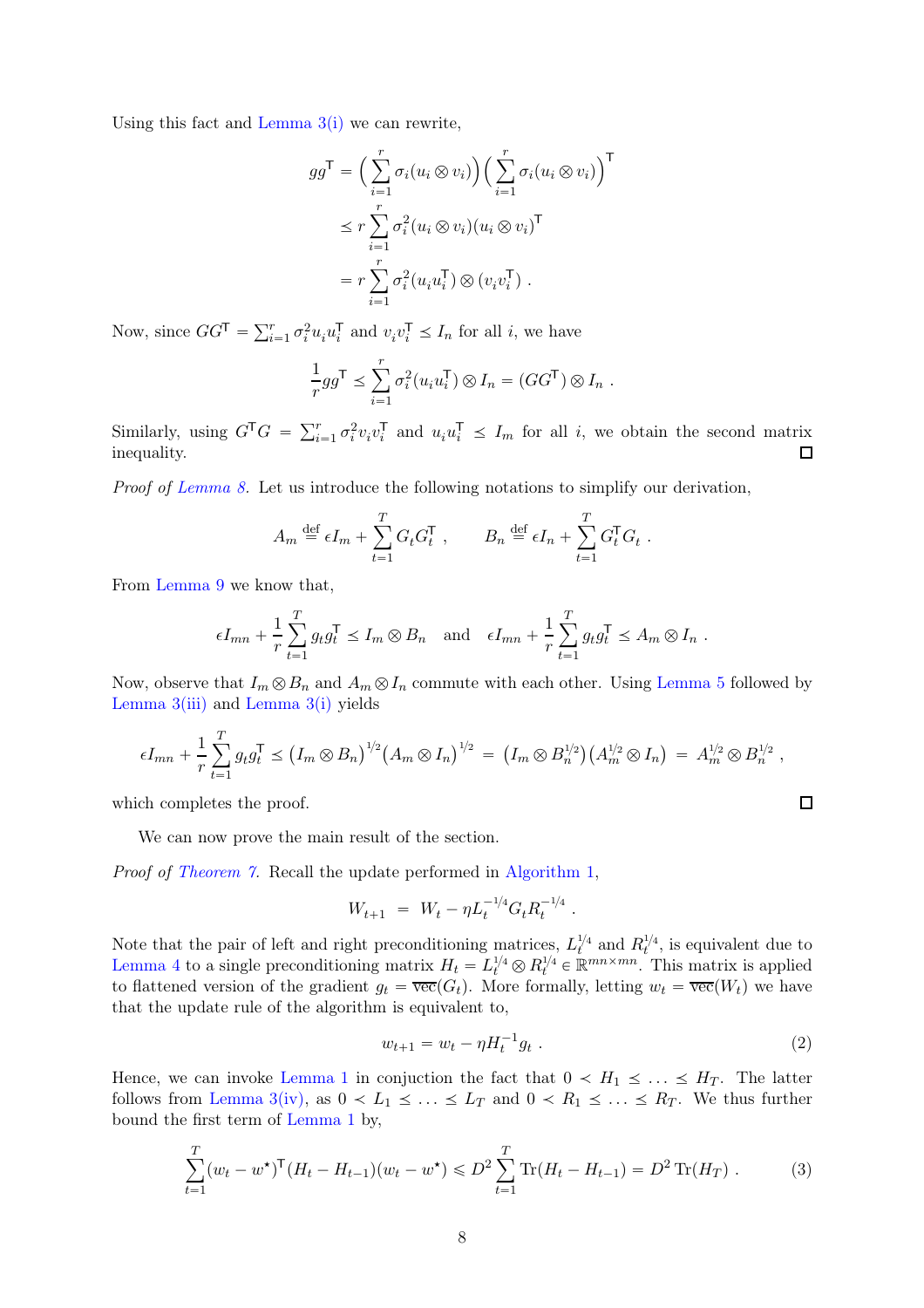for  $D = \max_{t \in [T]} ||w_t - w^*|| = \max_{t \in [T]} ||W_t - W^*||_F$  where  $w^* = \overline{\text{vec}}(W^*)$  and  $H_0 = 0$ . We obtain the regret bound

$$
\sum_{t=1}^{T} f_t(W_t) - \sum_{t=1}^{T} f_t(W^{\star}) \leq \frac{D^2}{2\eta} \operatorname{Tr}(H_T) + \frac{\eta}{2} \sum_{t=1}^{T} (\|g_t\|_{H_t}^{\ast})^2.
$$
 (4)

Let us next bound the sum on the right-hand side of [Eq. \(4\).](#page-8-0) First, according to [Lemma 8](#page-6-0) and the monotonicity (in the operator sense) of the square root function  $x \mapsto x^{1/2}$  (recall [Lemma 6\)](#page-5-5), for the preconditioner  $H_t$  we have that

<span id="page-8-0"></span>
$$
\hat{H}_t \stackrel{\text{def}}{=} \left( r\epsilon I + \sum_{s=1}^t g_s g_s^{\mathsf{T}} \right)^{1/2} \le \sqrt{r} H_t \ . \tag{5}
$$

On the other hand, invoking [Lemma 2](#page-4-4) with the choice of potential

<span id="page-8-1"></span>
$$
\Phi(H) = \text{Tr}(H) + r\epsilon \text{Tr}(H^{-1})
$$

and  $M_t = \sum_{s=1}^t g_t g_t^{\mathsf{T}}$  $_t^{\mathsf{I}}$ , we get,

$$
\underset{H>0}{\text{argmin}} \{ M_t \bullet H^{-1} + \Phi(H) \} = \underset{H>0}{\text{argmin}} \operatorname{Tr} \left( \widehat{H}_t^2 H^{-1} + H \right) = \widehat{H}_t.
$$

To see the last equality, observe that for any symmetric  $A \geq 0$ , the function  $\text{Tr}(AX + X^{-1})$  is minimized at  $X = A^{-1/2}$ , since  $\nabla_X \text{Tr}(AX + X^{-1}) = A - X^{-2}$ . Hence, [Lemma 2](#page-4-4) implies

$$
\sum_{t=1}^{T} (||g_t||_{\hat{H}_t}^*)^2 \le \sum_{t=1}^{T} (||g_t||_{\hat{H}_T}^*)^2 + \Phi(\hat{H}_T) - \Phi(\hat{H}_0)
$$
  

$$
\le (r\epsilon I + \sum_{t=1}^{T} g_t g_t^{\mathsf{T}}) \bullet \hat{H}_T^{-1} + \text{Tr}(\hat{H}_T)
$$
  

$$
= 2 \text{Tr}(\hat{H}_T).
$$
 (6)

Using Eq.  $(5)$  twice along with Eq.  $(6)$ , we obtain

$$
\sum_{t=1}^T (\|g_t\|_{H_t}^*)^2 \leq \sqrt{r} \sum_{t=1}^T (\|g_t\|_{\hat{H}_t}^*)^2 \leq 2\sqrt{r} \operatorname{Tr}(\hat{H}_T) \leq 2r \operatorname{Tr}(H_T).
$$

Finally, using the above upper bound in [Eq. \(4\)](#page-8-0) and choosing  $\eta = D/\sqrt{2r}$  gives the desired regret bound:

$$
\sum_{t=1}^T f_t(W_t) - \sum_{t=1}^T f_t(W^{\star}) \leq \left(\frac{D^2}{2\eta} + \eta r\right) \text{Tr}(H_T) = \sqrt{2r} D \text{Tr}(L_T^{1/4}) \text{Tr}(R_T^{1/4}).
$$

<span id="page-8-2"></span> $\Box$ 

# 4 Shampoo for tensors

In this section we introduce the Shampoo algorithm in its general form, which is applicable to tensors of arbitrary dimension. Before we can present the algorithm, we review further definitions and operations involving tensors.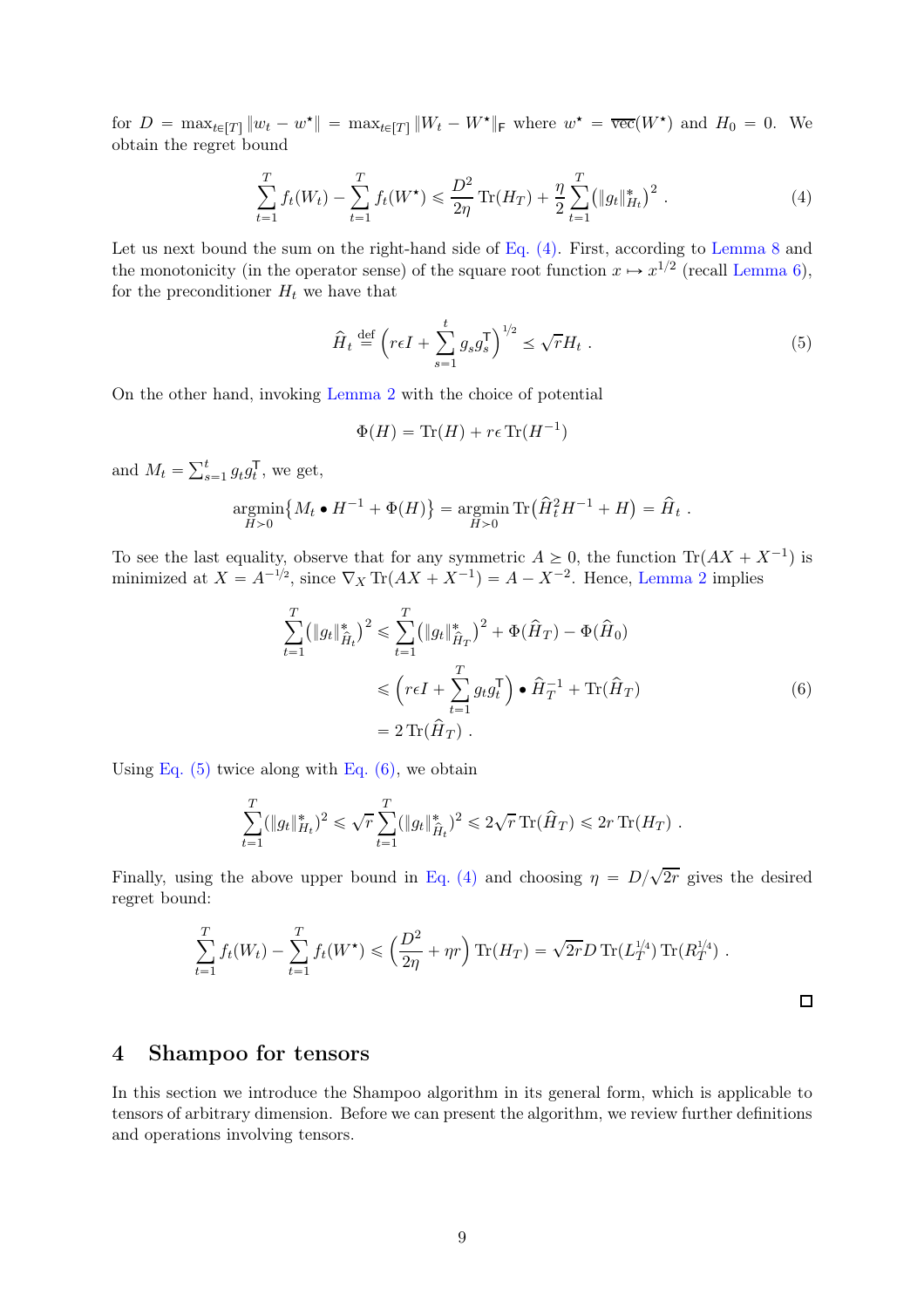### 4.1 Tensors: notation and definitions

A tensor is a multidimensional array. The *order* of a tensor is the number of dimensions (also called modes). For an order-k tensor A of dimension  $n_1 \times \cdots \times n_k$ , we use the notation  $A_{j_1,...,j_k}$ to refer to the single element at position  $j_i$  on the *i*'th dimension for all *i* where  $1 \leq j_i \leq n_i$ . We also denote

$$
n = \prod_{i=1}^{k} n_i \text{ and } \forall i : n_{-i} = \prod_{j \neq i} n_j .
$$

The following definitions are used throughout the section.

- A *slice* of an order-k tensor along its i'th dimension is a tensor of order  $k-1$  which consists of entries with the same index on the i'th dimension. A slice generalizes the notion of rows and columns of a matrix.
- An  $n_1 \times \cdots \times n_k$  tensor A is of *rank one* if it can be written as an outer product of k vectors of appropriate dimensions. Formally, let  $\circ$  denote the vector outer product and and set  $A = u^1 \circ u^2 \circ \cdots \circ u^k$  where  $u^i \in \mathbb{R}^{n_i}$  for all i. Then A is an order-k tensor defined through

$$
A_{j_1,\dots,j_k} = (u^1 \circ u^2 \circ \dots \circ u^k)_{j_1,\dots,j_k}
$$
  
=  $u_{j_1}^1 u_{j_2}^2 \dots u_{j_k}^k$ ,  $\forall 1 \leq j_i \leq n_i$   $(i \in [k])$ .

• The *vectorization* operator flattens a tensor to a column vector in  $\mathbb{R}^n$ , generalizing the matrix  $\overline{vec}$  operator. For an  $n_1 \times \cdots \times n_k$  tensor A with slices  $A_1^1, \ldots, A_{n_1}^1$  along its first dimension, this operation can be defined recursively as follows:

$$
\overline{\text{vec}}(A) = \left(\overline{\text{vec}}(A_1^1)^\mathsf{T} \quad \cdots \quad \overline{\text{vec}}(A_{n_1}^1)^\mathsf{T}\right)^\mathsf{T},
$$

where for the base case  $(k = 1)$ , we define  $\overline{vec}(u) = u$  for any column vector u.

• The *matricization* operator  $\text{mat}_i(A)$  reshapes a tensor A to a matrix by vectorizing the slices of A along the i'th dimension and stacking them as rows of a matrix. More formally, for an  $n_1 \times \cdots \times n_k$  tensor A with slices  $A_1^i, \ldots, A_{n_i}^i$  along the *i*'th dimension, matricization is defined as the  $n_i \times n_{-i}$  matrix,

$$
\mathrm{mat}_i(A) = \left( \overline{\mathrm{vec}}(A_1^i) \quad \cdots \quad \overline{\mathrm{vec}}(A_{n_i}^i) \right)^{\mathsf{T}}.
$$

• The matrix product of an  $n_1 \times \cdots \times n_k$  tensor A with an  $m \times n_i$  matrix M is defined as the  $n_1 \times \cdots \times n_{i-1} \times m \times n_{i+1} \times \cdots \times n_k$  tensor, denoted  $A \times_i M$ , for which the identity  $\text{mat}_i(A \times_i M) = M \text{mat}_i(A)$  holds. Explicitly, we define  $A \times_i M$  element-wise as

$$
(A \times_i M)_{j_1,\dots,j_k} = \sum_{s=1}^{n_i} M_{j_i s} A_{j_1,\dots,j_{i-1},s,j_{i+1},\dots,j_k}.
$$

A useful fact, that follows directly from this definition, is that the tensor-matrix product is commutative, in the sense that  $A \times_i M \times_{i'} M' = A \times_{i'} M' \times_i M$  for any  $i \neq i'$  and matrices  $M \in \mathbb{R}^{n_i \times n_i}$ ,  $M' \in \mathbb{R}^{n_{i'} \times n_{i'}}$ .

• The *contraction* of an  $n_1 \times \cdots \times n_k$  tensor A with itself along all but the *i*'th dimension is an  $n_i \times n_i$  matrix defined as  $A^{(i)} = \text{mat}_i(A)\text{mat}_i(A)^{\mathsf{T}}$ , or more explicitly as

$$
A_{j,j'}^{(i)} = \sum_{\alpha_{-i}} A_{j,\alpha_{-i}} A_{j',\alpha_{-i}} \qquad \forall \ 1 \leq j, j' \leq n_i,
$$

where the sum ranges over all possible indexings  $\alpha_{-i}$  of all dimensions  $\neq i$ .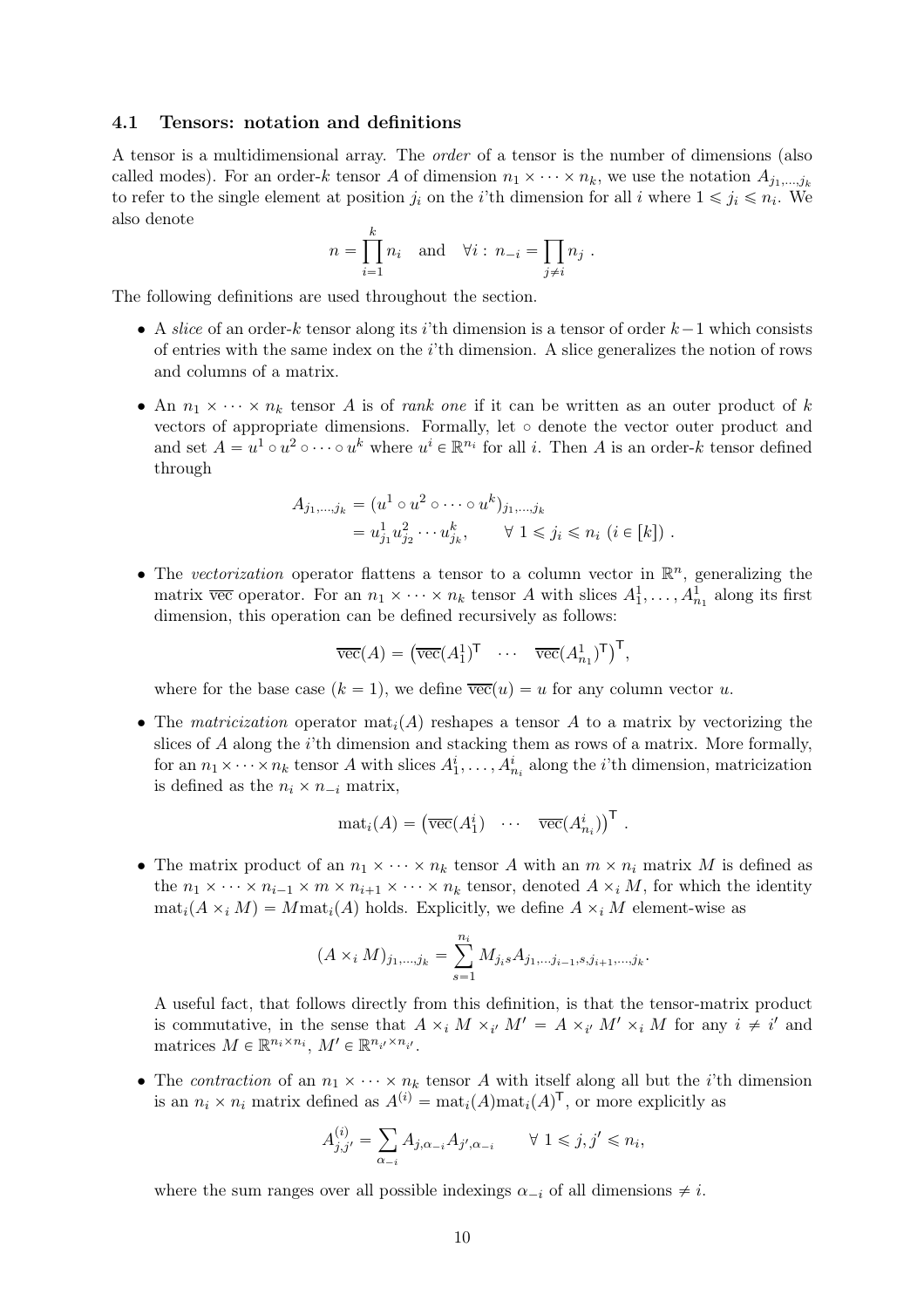Initialize:  $W_1 = \mathbf{0}_{n_1 \times \cdots \times n_k}$ ;  $\forall i \in [k] : H_0^i = \epsilon I_{n_i}$ for  $t = 1, \ldots, T$  do Receive loss function  $f_t: \mathbb{R}^{n_1 \times \cdots \times n_k} \mapsto \mathbb{R}$ Compute gradient  $G_t = \nabla f_t(W_t) \{ G_t \in \mathbb{R}^{n_1 \times \cdots \times n_k} \}$  $G_t \leftarrow G_t$  { $G_t$  is preconditioned gradient} for  $i = 1, \ldots, k$  do  $H_t^i = H_{t-1}^i + G_t^{(i)}$  $\widetilde{G}_t \leftarrow \widetilde{G}_t \times_i (H_t^i)^{-1/2k}$ Update:  $W_{t+1} = W_t - \eta \widetilde{G}_t$ 

Algorithm 2: Shampoo, general tensor case.

### <span id="page-10-0"></span>4.2 The algorithm

We can now describe the Shampoo algorithm in the general, order-k tensor case, using the definitions established above. Here we assume that the optimization domain is  $\mathcal{W} = \mathbb{R}^{n_1 \times \dots \times n_k}$ , that is, the vector space of order-k tensors, and the functions  $f_1, \ldots, f_T$  are convex over this domain. In particular, the gradient  $\nabla f_t$  is also an  $n_1 \times \cdots \times n_k$  tensor.

The Shampoo algorithm in its general form, presented in [Algorithm 2,](#page-10-0) is analogous to [Algorithm 1.](#page-2-0) It maintains a separate preconditioning matrix  $H_t^i$  (of size  $n_i \times n_i$ ) corresponding to for each dimension  $i \in [k]$  of the gradient. On step t, the i'th mode of the gradient  $G_t$  is then multiplied by the matrix  $(H_t^i)^{-1/2k}$  through the tensor-matrix product operator  $\times_i$ . (Recall that the order in which the multiplications are carried out does not affect the end result and can be arbitrary.) After all dimensions have been processed and the preconditioned gradient  $\tilde{G}_t$  has been obtained, a gradient step is taken.

The tensor operations  $A^{(i)}$  and  $M \times_i A$  can be implemented using tensor contraction, which is a standard library function in scientific computing libraries such as Python's NumPy, and is fully supported by modern machine learning frameworks such as TensorFlow [\[1](#page-14-8)]. See [Section 5](#page-11-0) for further details on our implementation of the algorithm in the TensorFlow environment.

<span id="page-10-1"></span>We now state the main result of this section.

**Theorem 10.** Assume that for all  $i \in [k]$  and  $t = 1, ..., T$  it holds that  $\text{rank}(\text{mat}_i(G_t)) \leq r_i$ , and let  $r = (\prod_{i=1}^k r_i)^{1/k}$ . Then the regret of [Algorithm 2](#page-10-0) compared to any  $W^{\star} \in \mathbb{R}^{n_1 \times \cdots \times n_k}$  is

$$
\sum_{t=1}^{T} f_t(W_t) - \sum_{t=1}^{T} f_t(W^{\star}) \leq \sqrt{2r} D \prod_{i=1}^{k} \text{Tr}\big((H_T^{i})^{1/2k}\big),
$$

where  $H_T^i = \epsilon I_{n_i} + \sum_{t=1}^T G_t^{(i)}$ <sup>(i)</sup> for all  $i \in [k]$  and  $D = \max_{t \in [T]} ||W_t - W^*||_{F}.$ 

The comments following Theorem  $7$  regarding the parameter  $D$  in the above bound and the lack of projections in the algorithm are also applicable in the general tensor version. Furthermore, as in the matrix case, under standard assumptions each of the trace terms on the right-hand side of the above bound is bounded by  $O(T^{1/2k})$ . Therefore, their product, and thereby the overall regret bound, is  $O(\sqrt{T})$ .

### 4.3 Analysis

<span id="page-10-2"></span>We turn to proving [Theorem 10.](#page-10-1) For the proof, we require the following generalizations of [Lemmas 4](#page-5-3) and [8](#page-6-0) to tensors of arbitrary order.

**Lemma 11.** Assume that  $G_1, \ldots, G_T$  are all order k tensors of dimension  $n_1 \times \cdots \times n_k$ , and let  $n = n_1 \cdots n_k$  and  $g_t = \overline{\text{vec}}(G_t)$  for all t. Let  $r_i$  denote the bound on the rank of the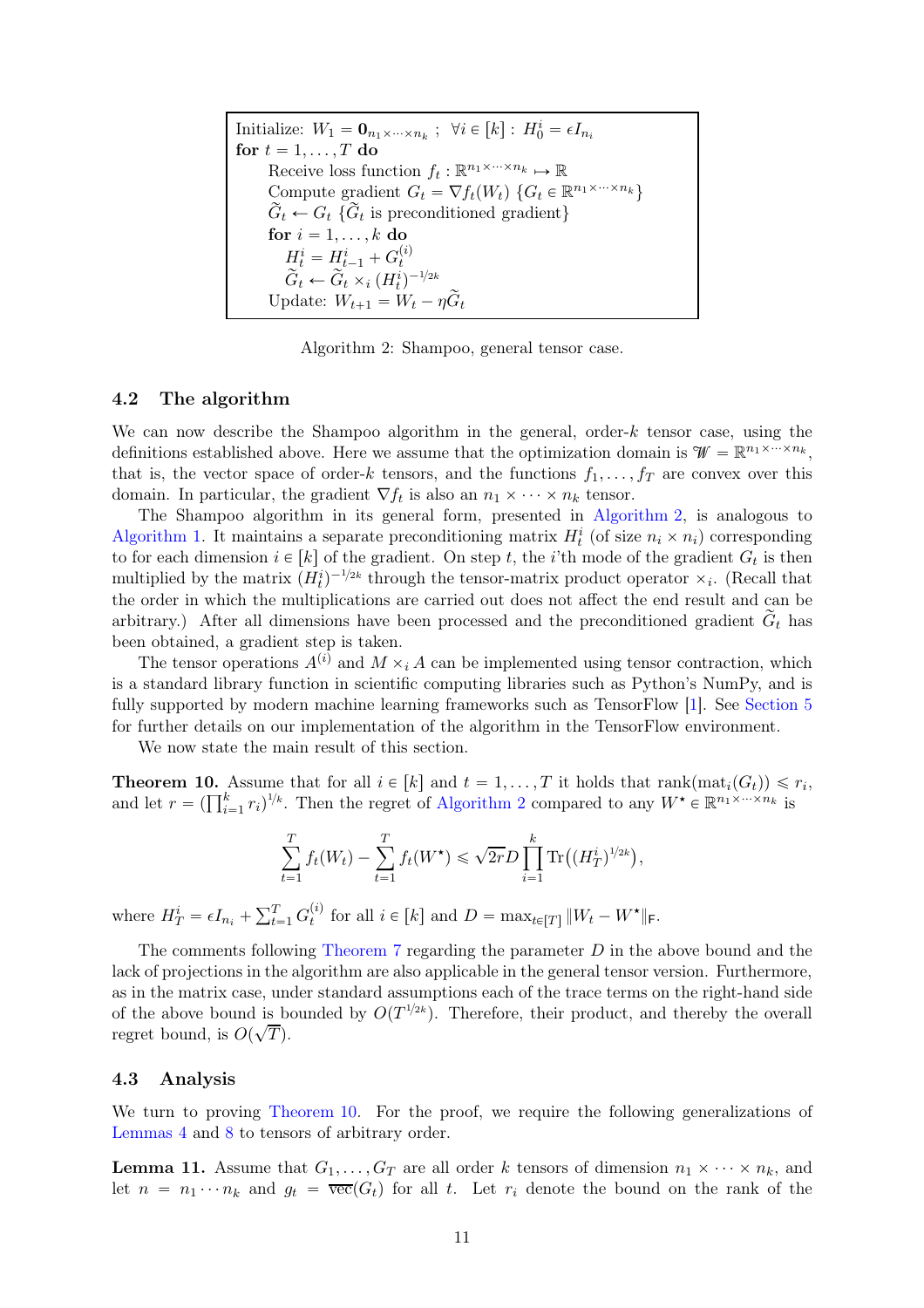$i^{\text{th}}$  matricization of  $G_1, \ldots, G_T$ , namely, rank $(\text{mat}_i(G_t)) \leq r_i$  for all  $t$  and  $i \in [k]$ . Denote  $r = \left(\prod_{i=1}^{k} r_i\right)^{1/k}$ . Then, for any  $\epsilon \geq 0$  it holds that

$$
\epsilon I_n + \sum_{t=1}^T g_t g_t^{\mathsf{T}} \ \leq \ r \bigotimes_{i=1}^k \Bigl( \epsilon I_{n_i} + \sum_{t=1}^T G_t^{(i)} \Bigr)^{1/k} \ .
$$

<span id="page-11-1"></span>**Lemma 12.** Let G be an  $n_1 \times \ldots \times n_k$  dimensional tensor and  $M_i$  be an  $n_i \times n_i$  for  $i \in [k]$ , then

$$
\left(\bigotimes_{i=1}^k M_i\right) \overline{\text{vec}}(G) = \overline{\text{vec}}(G \times_1 M_1 \times_2 M_2 \dots \times_k M_k) .
$$

We defer proofs to [Appendix B.](#page-16-0) The proof of our main theorem now readily follows.

*Proof of [Theorem 10.](#page-10-1)* The proof is analogous to that of [Theorem 7.](#page-5-2) For all t, let

$$
H_t = \left(\bigotimes_{i=1}^k H_t^i\right)^{1/2k} \quad , \quad g_t = \overline{\text{vec}}(G_t) \quad , \quad w_t = \overline{\text{vec}}(W_t) \ .
$$

Similarly to the order-two (matrix) case, and in light of [Lemma 12,](#page-11-1) the update rule of the algorithm is equivalent to  $w_{t+1} = w_t - \eta H_t^{-1} g_t$ . The rest of the proof is identical to that of the matrix case, using [Lemma 11](#page-10-2) in place of [Lemma 8.](#page-6-0)  $\Box$ 

### <span id="page-11-0"></span>5 Implementation details

We implemented Shampoo in its general tensor form in Python as a new TensorFlow [\[1\]](#page-14-8) optimizer. Our implementation follows almost verbatim the pseudocode shown in [Algorithm 2.](#page-10-0) We used the built-in tensordot operation to implement tensor contractions and tensor-matrix products. Matrix powers were computed simply by constructing a singular value decomposition (SVD) and then taking the powers of the singular values. These operations are fully supported in TensorFlow. We plan to implement Shampoo in PyTorch in the near future.

Our optimizer treats each tensor in the input model as a separate optimization variable and applies the Shampoo update to each of these tensors independently. This has the advantage of making the optimizer entirely oblivious to the specifics of the architecture, and it only has to be aware of the tensors involved and their dimensions. In terms of preconditioning, this approach amounts to employing a block-diagonal preconditioner, with blocks corresponding to the different tensors in the model. In particular, only intra-tensor correlations are captured and correlations between parameters in different tensors are ignored entirely.

Our optimizer also implements a diagonal variant of Shampoo which is automatically activated for a dimension of a tensor whenever it is considered too large for the associated preconditioner to be stored in memory or to compute its SVD. Other dimensions of the same tensor are not affected and can still use non-diagonal preconditioning (unless they are too large themselves). See [Appendix A](#page-15-7) for a detailed description of this variant and its analysis. In our experiments, we used a threshold of around 1200 for each dimension to trigger the diagonal version with no apparent sacrifice in performance. This option gives the benefit of working with full preconditioners whenever possible, while still being able to train models where some of the tensors are prohibitively large, and without having to modify either the architecture or the code used for training.

# 6 Experimental results

We performed experiments with Shampoo on several datasets, using standard deep neuralnetwork models. We focused on two domains: image classification on CIFAR-10/100, and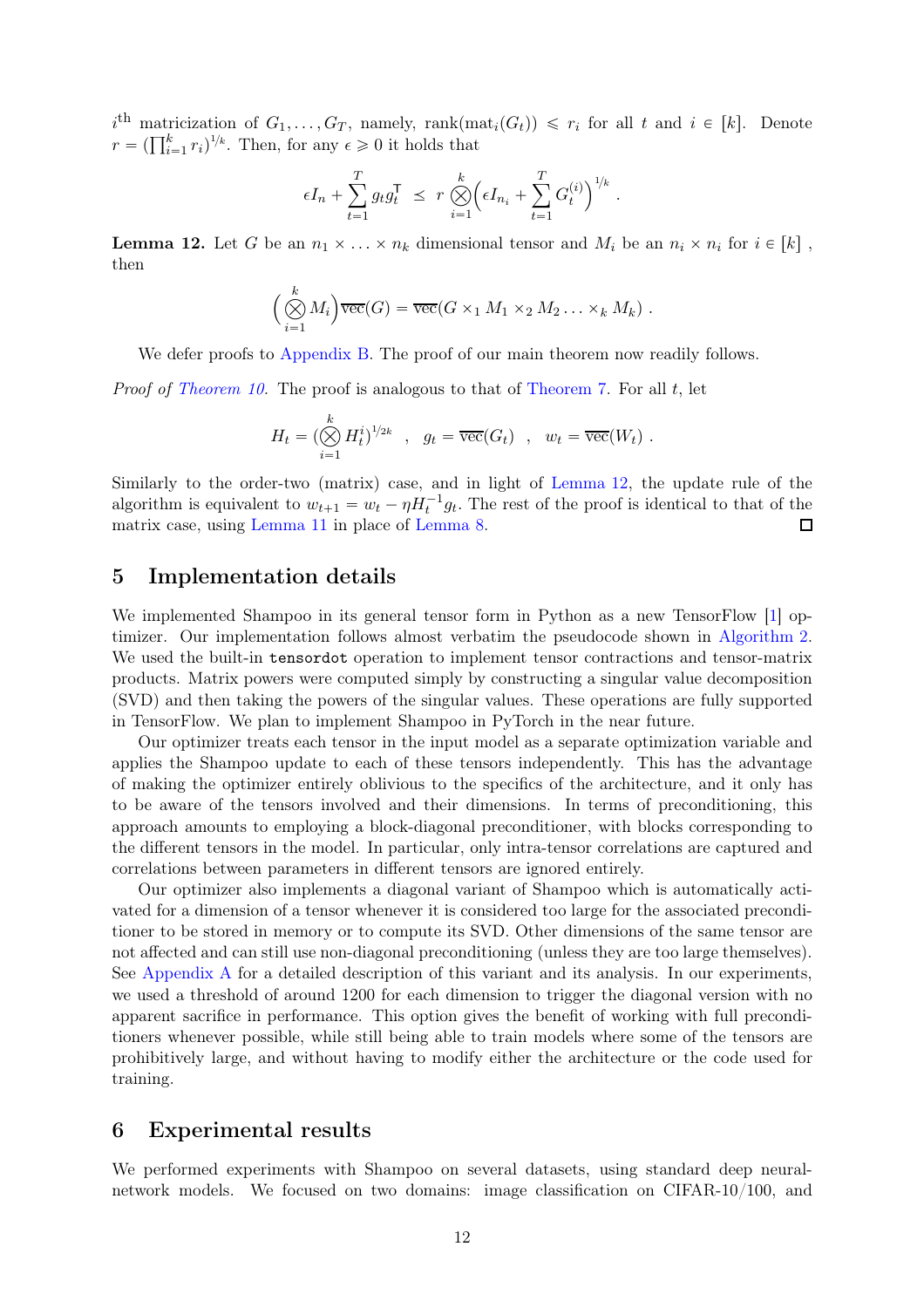| Dataset                                      |             |               |       | SGD   Adam   AdaGrad   Shampoo |
|----------------------------------------------|-------------|---------------|-------|--------------------------------|
| $\overline{\text{CIFAR10}}$ (ResNet-32)      |             | 2.184 2.184   | 2.197 | 2.151                          |
| CIFAR10 (Inception)                          |             | $3.638$ 3.667 | 3.682 | 3.506                          |
| $\vert$ CIFAR100 (ResNet-55)   1.210   1.203 |             |               | 1.210 | 1.249                          |
| LM1B (Attention)                             | 4.919 4.871 |               | 4.908 | 3.509                          |

<span id="page-12-0"></span>Table 1: Average number of steps per second (with batch size of 128) in each experiment, for each of the algorithms we tested.



<span id="page-12-1"></span>Figure 2: Training loss for a residual network and an inception network on CIFAR-10.

statistical language modeling on LM1B. In each experiment, we relied on existing code for training the models, and merely replaced the TensorFlow optimizer without making any other changes to the code.

In all of our experiments, we worked with a mini-batch of size 128. In Shampoo, this simply means that the gradient  $G_t$  used in each iteration of the algorithm is the average of the gradient over 128 examples, but otherwise has no effect on the algorithm. Notice that, in particular, the preconditioners are also updated once per batch using the averaged gradient rather than with gradients over individual examples.

We made two minor heuristic adjustments to Shampoo to improve performance. First, we employed a delayed update for the preconditioners, and recomputed the roots of the matrices  $H_t^i$  once in every 20–100 steps. This had almost no impact on accuracy, but helped to improve the amortized runtime per step. Second, we incorporated momentum into the gradient step, essentially computing the running average of the gradients  $\overline{G}_t = \alpha \overline{G}_{t-1} + (1 - \alpha)G_t$  with a fixed setting of  $\alpha = 0.9$ . This slightly improved the convergence of the algorithm, as is the case with many other first-order stochastic methods.

Quite surprisingly, while the Shampoo algorithm performs significantly more computation per step than algorithms like SGD, AdaGrad, and Adam, its actual runtime in practice is not much worse. [Table 1](#page-12-0) shows the average number of steps (i.e., batches of size 128) per second on a Tesla K40 GPU, for each of the algorithms we tested. As can be seen from the results, each step of Shampoo is typically slower than that of the other algorithms by a small margin, and in some cases (ResNet-55) it is actually faster.

### 6.1 Image Classification

We ran the CIFAR-10 benchmark with several different architectures. For each optimization algorithm, we explored 10 different learning rates between 0.01 and 10.0 (scaling the entire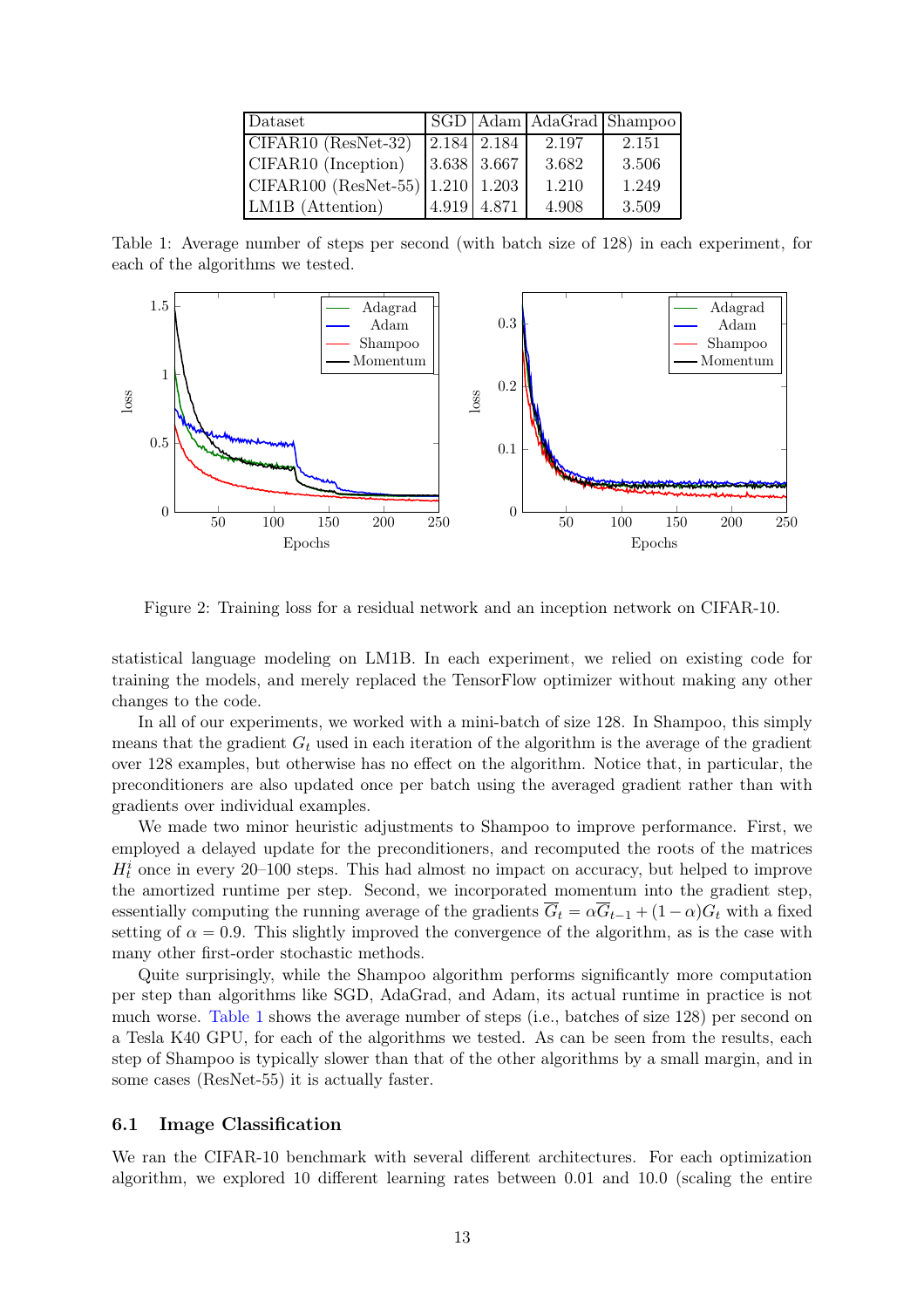

Figure 3: Training loss for a residual network on CIFAR-100 (without batchnorm).

<span id="page-13-0"></span>

<span id="page-13-1"></span>Figure 4: Test log-perplexity of an Attention model of Vaswani et al. [\[22](#page-15-8)].

range for Adam), and chose the one with the best loss and error. We show in [Fig. 2](#page-12-1) the training loss for a 32-layer residual network with 2.4M parameters. This network is capable of reaching an error rate of 5% on the test set. We also ran on the 20-layer small inception network described in Zhang et al. [\[24\]](#page-15-9), with 1.65M trainable parameters, capable of reaching an error rate of 7.5% on test data.

For CIFAR-100 [\(Fig. 3\)](#page-13-0), we used a 55-layer residual network with 13.5M trainable parameters. In this model, the trainable variables are all tensors of order 4 (all layers are convolutional), where the largest layer is of dimension  $(256, 3, 3, 256)$ . This architecture does not employ batchnorm, dropout, etc., and was able to reach an error rate of 24% on the test set.

### 6.2 Language Models

Our next experiment was on the LM1B benchmark for statistical language modeling [\[5](#page-14-13)]. We used an Attention model with 9.8M trainable parameters from [\[22\]](#page-15-8). This model has a succession of fully connected-layers, with corresponding tensors of order at most 2, the largest of which is of dimension (2000, 256). In this experiment, we simply used the default learning rate of  $\eta = 1.0$ for Shampoo. For the other algorithms we explored various different settings of the learning rate. The graph for the test perplexity is shown in [Fig. 4.](#page-13-1)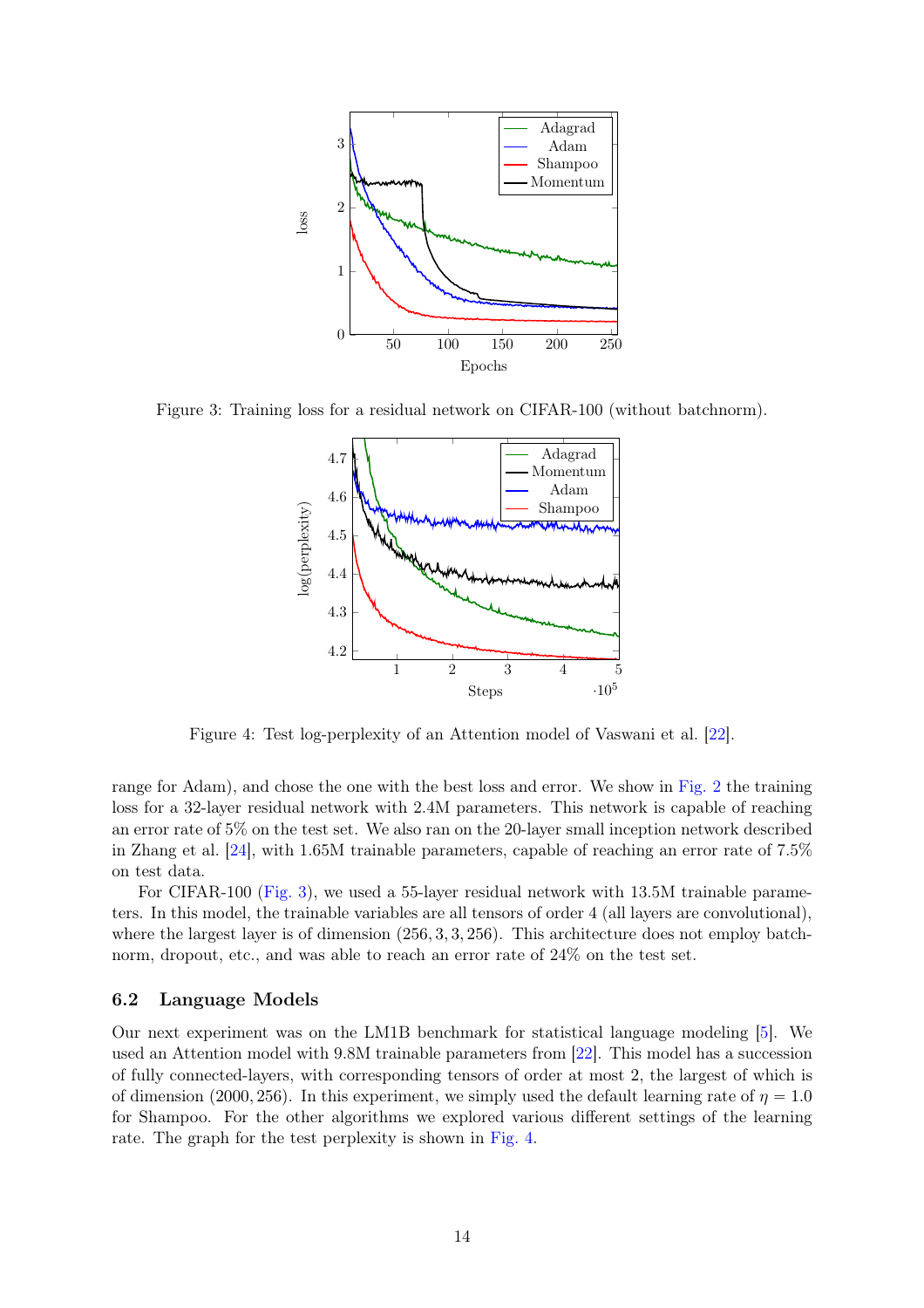### Acknowledgements

We are grateful to Samy Bengio, Roy Frostig, Phil Long, Aleksander Mądry and Kunal Talwar for numerous discussions and helpful suggestions. Special thanks go to Roy Frostig for coming up with the name "Shampoo."

### References

- <span id="page-14-8"></span>[1] M. Abadi, P. Barham, J. Chen, Z. Chen, A. Davis, J. Dean, M. Devin, S. Ghemawat, G. Irving, M. Isard, M. Kudlur, J. Levenberg, R. Monga, S. Moore, D. G. Murray, B. Steiner, P. Tucker, V. Vasudevan, P. Warden, M. Wicke, Y. Yu, and X. Zheng. Tensorflow: A system for large-scale machine learning. In *12th USENIX Symposium on Operating Systems Design and Implementation (OSDI 16)*, pages 265–283, 2016.
- <span id="page-14-6"></span>[2] N. Agarwal, B. Bullins, and E. Hazan. Second order stochastic optimization in linear time. *arXiv preprint arXiv:1602.03943*, 2016.
- <span id="page-14-12"></span>[3] T. Ando, C.-K. Li, and R. Mathias. Geometric means. *Linear algebra and its applications*, 385:305–334, 2004.
- <span id="page-14-9"></span>[4] N. Cesa-Bianchi, A. Conconi, and C. Gentile. On the generalization ability of on-line learning algorithms. *IEEE Transactions on Information Theory*, 50(9):2050–2057, 2004.
- <span id="page-14-13"></span>[5] C. Chelba, T. Mikolov, M. Schuster, Q. Ge, T. Brants, P. Koehn, and T. Robinson. One billion word benchmark for measuring progress in statistical language modeling. Technical report, Google, 2013.
- <span id="page-14-2"></span>[6] J. Duchi, E. Hazan, and Y. Singer. Adaptive subgradient methods for online learning and stochastic optimization. *Journal of Machine Learning Research*, 12(Jul):2121–2159, 2011.
- <span id="page-14-5"></span>[7] M. A. Erdogdu and A. Montanari. Convergence rates of sub-sampled newton methods. In *Proceedings of the 28th International Conference on Neural Information Processing Systems-Volume 2*, pages 3052–3060. MIT Press, 2015.
- <span id="page-14-0"></span>[8] R. Fletcher. *Practical methods of optimization*. John Wiley & Sons, 2013.
- <span id="page-14-4"></span>[9] A. Gonen and S. Shalev-Shwartz. Faster sgd using sketched conditioning. *arXiv preprint arXiv:1506.02649*, 2015.
- <span id="page-14-10"></span>[10] V. Gupta, T. Koren, and Y. Singer. A unified approach to adaptive regularization in online and stochastic optimization. *arXiv preprint arXiv:1706.06569*, 2017.
- <span id="page-14-7"></span>[11] E. Hazan. Introduction to online convex optimization. *Foundations and Trends in Optimization*, 2(3-4):157–325, 2016.
- <span id="page-14-11"></span>[12] R. A. Horn and C. R. Johnson. Topics in matrix analysis, 1991. *Cambridge University Presss, Cambridge*, 37:39, 1991.
- <span id="page-14-14"></span>[13] A. Kalai and S. Vempala. Efficient algorithms for online decision problems. *Journal of Computer and System Sciences*, 71(3):291–307, 2005.
- <span id="page-14-3"></span>[14] D. P. Kingma and J. Ba. Adam: A method for stochastic optimization. *arXiv preprint arXiv:1412.6980*, 2014.
- <span id="page-14-1"></span>[15] A. S. Lewis and M. L. Overton. Nonsmooth optimization via quasi-newton methods. *Mathematical Programming*, 141(1-2):135–163, 2013.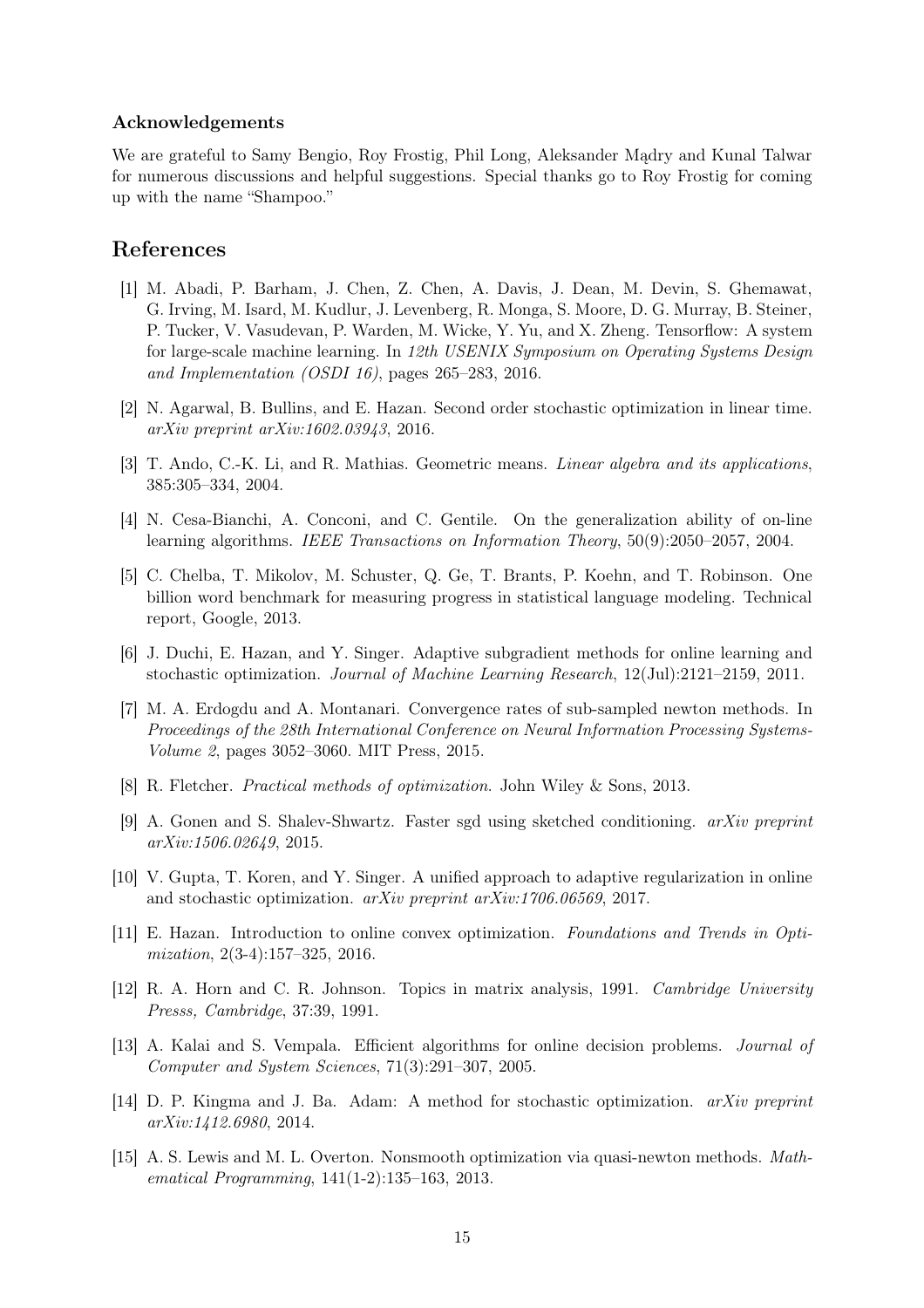- <span id="page-15-6"></span>[16] K. Löwner. Über monotone matrixfunktionen. *Mathematische Zeitschrift*, 38(1):177–216, 1934.
- <span id="page-15-4"></span>[17] J. Martens and R. Grosse. Optimizing neural networks with Kronecker-factored approximate curvature. In *International conference on machine learning*, pages 2408–2417, 2015.
- <span id="page-15-5"></span>[18] B. Neyshabur, R. R. Salakhutdinov, and N. Srebro. Path-sgd: Path-normalized optimization in deep neural networks. In *Advances in Neural Information Processing Systems*, pages 2422–2430, 2015.
- <span id="page-15-0"></span>[19] J. Nocedal. Updating quasi-newton matrices with limited storage. *Mathematics of computation*, 35(151):773–782, 1980.
- <span id="page-15-1"></span>[20] M. Pilanci and M. J. Wainwright. Newton sketch: A near linear-time optimization algorithm with linear-quadratic convergence. *SIAM Journal on Optimization*, 27(1):205–245, 2017.
- <span id="page-15-3"></span>[21] S. Shalev-Shwartz. Online learning and online convex optimization. *Foundations and Trends in Machine Learning*, 4(2):107–194, 2012.
- <span id="page-15-8"></span>[22] A. Vaswani, N. Shazeer, N. Parmar, J. Uszkoreit, L. Jones, A. N. Gomez, Ł. Kaiser, and I. Polosukhin. Attention is all you need. In *Advances in Neural Information Processing Systems*, pages 6000–6010, 2017.
- <span id="page-15-2"></span>[23] P. Xu, J. Yang, F. Roosta-Khorasani, C. Ré, and M. W. Mahoney. Sub-sampled newton methods with non-uniform sampling. In *Advances in Neural Information Processing Systems*, pages 3000–3008, 2016.
- <span id="page-15-9"></span>[24] C. Zhang, S. Bengio, M. Hardt, B. Recht, and O. Vinyals. Understanding deep learning requires rethinking generalization. In *5th International Conference on Learning Representations, ICLR 2017*, 2017.

# <span id="page-15-7"></span>A Diagonal Shampoo

In this section we describe a diagonal version of the Shampoo algorithm, in which each of the preconditioning matrices is a diagonal matrix. This diagonal variant is particularly useful if one of the dimensions is too large to store the corresponding full preconditioner in memory and to compute powers thereof. For simplicity, we describe this variant in the matrix case. The only change in [Algorithm 1](#page-2-0) is replacing the updates of the matrices  $L_t$  and  $R_t$  with the updates

$$
L_t = L_{t-1} + \text{diag}(G_t G_t^{\mathsf{T}});
$$
  

$$
R_t = R_{t-1} + \text{diag}(G_t^{\mathsf{T}} G_t).
$$

Here, diag(A) is defined as diag(A)<sub>ij</sub> =  $\mathbb{I}\{i = j\}$  A<sub>ij</sub> for all i, j. See [Algorithm 3](#page-16-1) for the resulting pseudocode. Notice that for implementing the algorithm, one merely needs to store the diagonal elements of the matrices  $L_t$  and  $R_t$  and maintain  $O(m + n)$  numbers is memory. Each update step could then be implemented in  $O(mn)$  time, i.e., in time linear in the number of parameters.

We note that one may choose to use the full Shampoo update for one dimension while employing the diagonal version for the other dimension. (In the more general tensor case, this choice can be made independently for each of the dimensions.) Focusing for now on the scheme described in [Algorithm 3,](#page-16-1) in which both dimensions use a diagonal preconditioner, we can prove the following regret bound.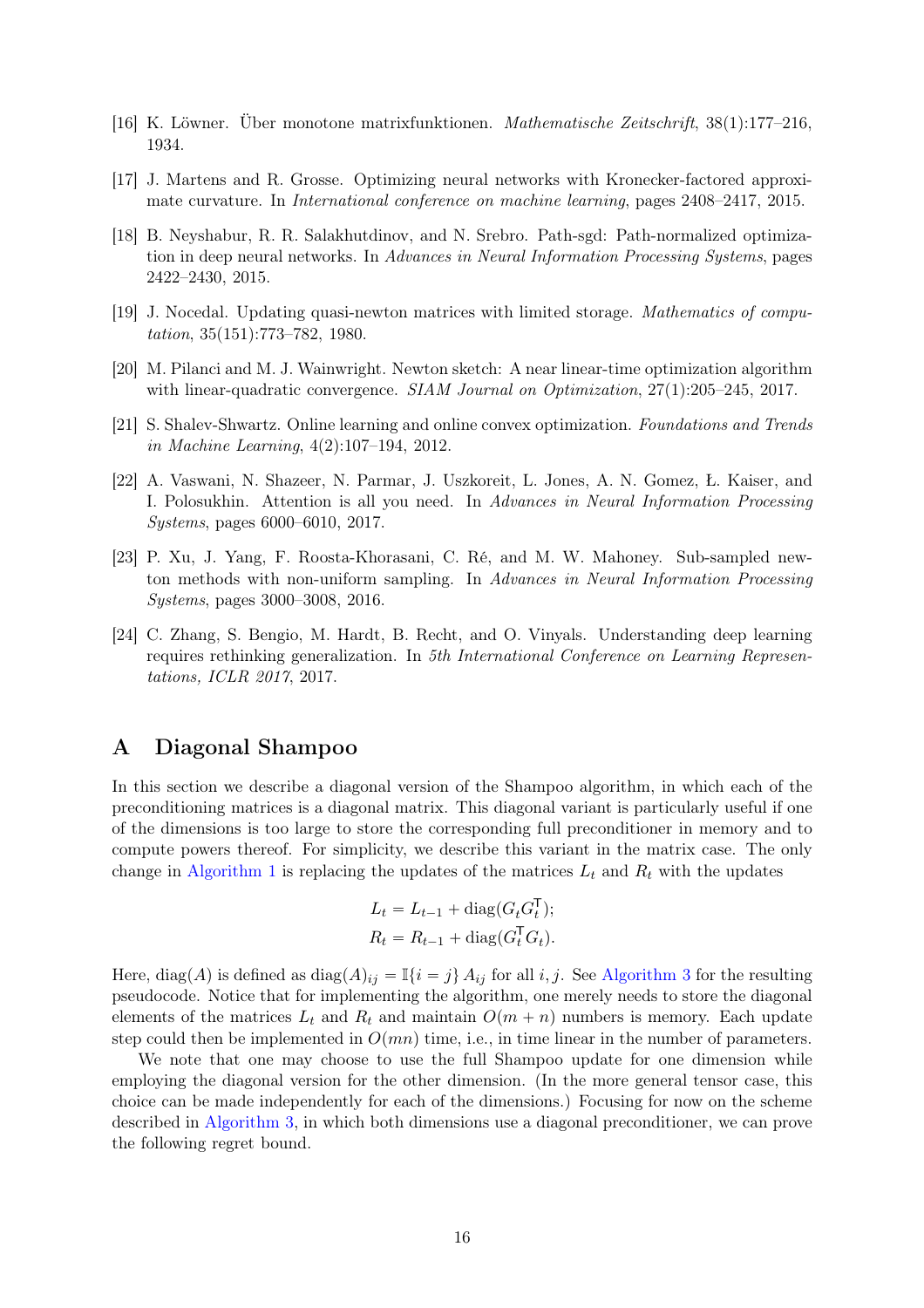Initialize  $W_1 = \mathbf{0}_{m \times n}$ ;  $L_0 = \epsilon I_m$ ;  $R_0 = \epsilon I_n$ for  $t = 1, \ldots, T$  do Receive loss function  $f_t : \mathbb{R}^{m \times n} \mapsto \mathbb{R}$ Compute gradient  $G_t = \nabla f_t(W_t) \{ G_t \in \mathbb{R}^{m \times n} \}$ Update preconditioners:  $L_t = L_{t-1} + \text{diag}(G_t G_t^{\mathsf{T}})$  $\frac{1}{t}$  $R_t = R_{t-1} + \text{diag}(G_t^{\mathsf{T}} G_t)$ Update parameters:  $W_{t+1} = W_t - \eta L_t^{-1/4} G_t R_t^{-1/4}$ t

Algorithm 3: Diagonal version of Shampoo, matrix case.

<span id="page-16-1"></span>**Theorem 13.** Assume that the gradients  $G_1, \ldots, G_T$  are matrices of rank at most r. Then the regret of [Algorithm 3](#page-16-1) compared to any  $W^\star \in \mathbb{R}^{m \times n}$  is bounded as

$$
\sum_{t=1}^{T} f_t(W_t) - \sum_{t=1}^{T} f_t(W^{\star}) \leq \sqrt{2r} D_{\infty} \operatorname{Tr}(L_T^{1/4}) \operatorname{Tr}(R_T^{1/4}),
$$

where

$$
L_T = \epsilon I_m + \sum_{t=1}^T \text{diag}(G_t G_t^{\mathsf{T}}), \quad R_T = \epsilon I_n + \sum_{t=0}^T \text{diag}(G_t^{\mathsf{T}} G_t), \quad D_{\infty} = \max_{t \in [T]} \|W_t - W^{\star}\|_{\infty}.
$$

(Here,  $||A||_{\infty}$  is the entry-wise  $\ell_{\infty}$  norm of a matrix A, i.e.,  $||A||_{\infty} \stackrel{\text{def}}{=} ||\overline{\text{vec}}(A)||_{\infty}$ .)

*Proof (sketch)*. For all t, denote  $H_t = L_t^{1/4} \otimes R_t^{1/4}$ . The proof is identical to that of [Theorem 7,](#page-5-2) with two changes. First, we can replace Eq.  $(3)$  with

$$
\sum_{t=1}^T (w_t - w^{\star})^{\mathsf{T}} (H_t - H_{t-1})(w_t - w^{\star}) \leq D_{\infty}^2 \sum_{t=1}^T \text{Tr}(H_t - H_{t-1}) = D_{\infty}^2 \text{Tr}(H_T) ,
$$

where the inequality follows from the fact that for a diagonal PSD matrix M one has  $v^{\mathsf{T}} M v \leq$  $||v||_{\infty}^2 \text{Tr}(M)$ . Second, using the facts that  $A \leq B \Rightarrow \text{diag}(A) \leq \text{diag}(B)$  and  $\text{diag}(A \otimes B) =$  $diag(A) \otimes diag(B)$ , we can show (from [Lemmas 6](#page-5-5) and [8\)](#page-6-0) that

$$
\widehat{H}_t \stackrel{\text{def}}{=} \text{diag}\Big(r\epsilon I_{mn} + \sum_{s=1}^t g_t g_t^{\mathsf{T}}\Big)^{1/2} \leq \sqrt{r} L_t^{1/4} \otimes R_t^{1/4} = \sqrt{r} H_t ,
$$

replacing Eq.  $(5)$ . Now, proceeding exactly as in the proof of [Theorem 7](#page-5-2) with Eqs.  $(3)$  and  $(5)$ replaced by the above facts leads to the result.  $\Box$ 

### <span id="page-16-0"></span>B Tensor case: Technical proofs

We prove [Lemmas 11](#page-10-2) and [12.](#page-11-1) We require several identities involving the  $\overline{vec}(\cdot)$  and  $\text{mat}_i(\cdot)$ operations, bundled in the following lemma.

**Lemma 14.** For any column vectors  $u^1, \ldots, u^k$  and order-k tensor A it holds that:

(i) 
$$
\overline{\text{vec}}(u^1 \circ \cdots \circ u^k) = u^1 \otimes \cdots \otimes u^k ;
$$

(ii)  $\text{mat}_i(u^1 \circ \cdots \circ u^k) = u^i \big( \bigotimes_{i' \neq i} u^{i'} \big)^{\mathsf{T}}$  ;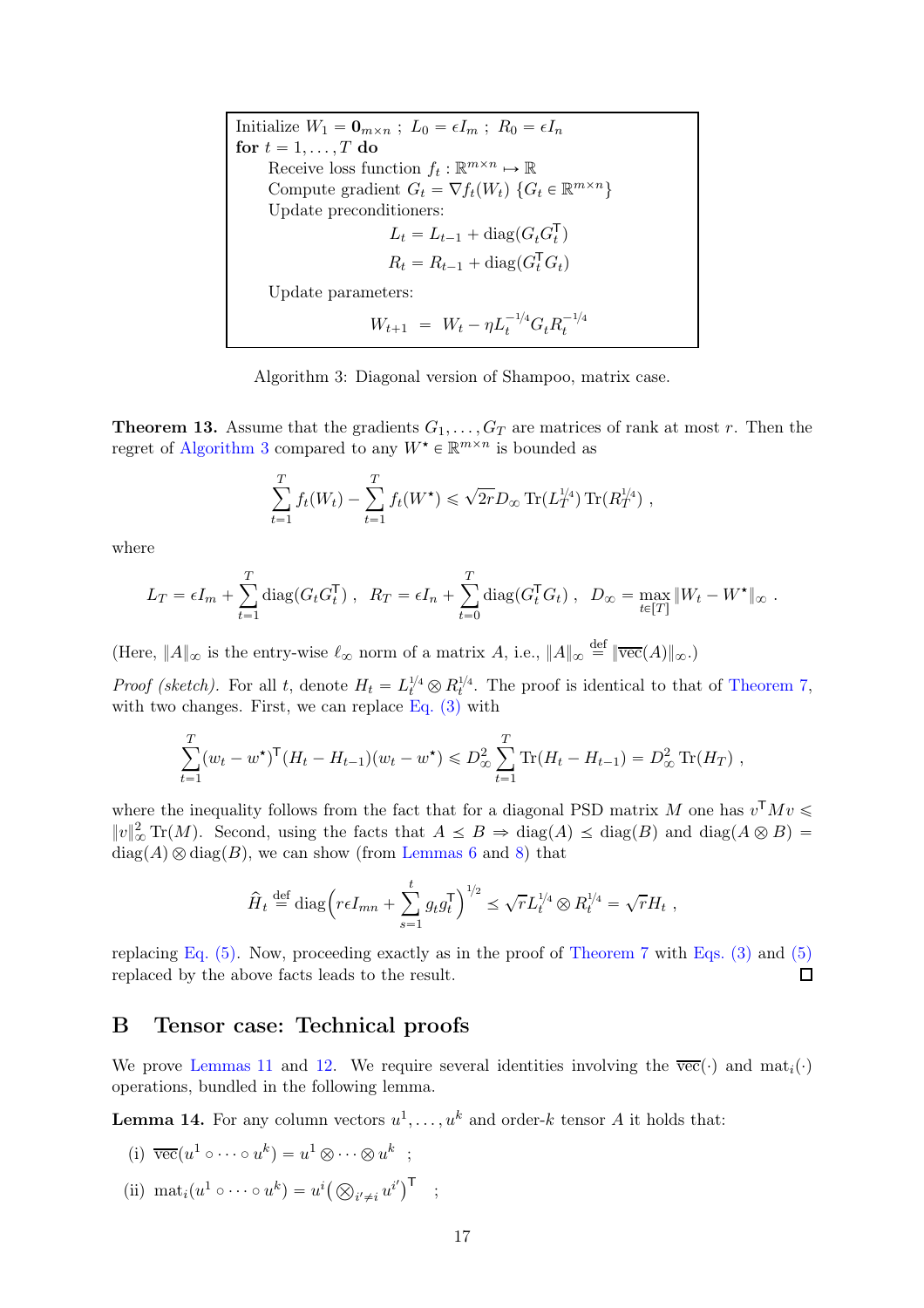- (iii)  $\overline{\text{vec}}(A) = \overline{\text{vec}}(\text{mat}_1(A)) = \overline{\text{vec}}(\text{mat}_k(A)^{\mathsf{T}})$  ;
- (iv)  $\text{mat}_i(A \times_i M) = M \text{mat}_i(A)$ .

*Proof.* (i) The statement is trivially true for  $k = 1$ . The j'th slice of  $u^1 \circ \cdots \circ u^k$  along the first dimension is  $u_i^1$  $\frac{1}{j}(u^2 \circ \cdots \circ u^k)$ . By induction, we have

$$
\overline{\text{vec}}(u^1 \circ \cdots \circ u^k)
$$
  
=  $(u_1^1(u^2 \otimes \cdots \otimes u^k)^{\mathsf{T}}, \cdots, u_{n_1}^1(u^2 \otimes \cdots \otimes u^k)^{\mathsf{T}})^{\mathsf{T}}$   
=  $u^1 \otimes \cdots \otimes u^k$ .

(ii) The j'th slice of  $u^1 \circ \cdots \circ u^k$  along the *i*-th dimension is  $u^i_j(u^1 \circ \cdots u^{i-1} \circ u^{i+1} \circ \cdots \circ u^k)$ . Thus

$$
\mathrm{mat}_i(u^1 \circ \cdots \circ u^k) = \left(u^i_1 \bigotimes_{j \neq i} u^j, \ldots, u^i_{n_i} \bigotimes_{j \neq i} u^j\right)^\mathsf{T} = u^i \left(\bigotimes_{j \neq i} u^j\right)^\mathsf{T}.
$$

(iii) If A is a rank one tensor  $u^1 \circ \cdots \circ u^k$ , then we have

$$
\overline{\text{vec}}(\text{mat}_1(A)) = \overline{\text{vec}}(u^1(u^2 \otimes \dots \otimes u^k)^{\mathsf{T}})
$$
  
=  $u^1 \otimes \dots \otimes u^k = \overline{\text{vec}}(A)$ ,

and

$$
\overline{\text{vec}}(\text{mat}_k(A)^{\mathsf{T}}) = \overline{\text{vec}}((u^k(u^1 \otimes \cdots \otimes u^{k-1})^{\mathsf{T}})^{\mathsf{T}})
$$

$$
= \overline{\text{vec}}((u^1 \otimes \cdots \otimes u^{k-1})(u^k)^{\mathsf{T}})
$$

$$
= u^1 \otimes \cdots \otimes u^k = \overline{\text{vec}}(A) .
$$

As any tensor can be written as a sum of rank-one tensors, the identity extends to arbitrary tensors due to the linearity of  $\text{mat}_i(\cdot)$  and  $\overline{\text{vec}}(\cdot)$ .

(iv) If  $A = u^1 \circ \cdots \circ u^k$  is a rank one tensor, then from the definition it follows that

$$
A \times_i M = u^1 \circ \cdots \circ u^{i-1} \circ M u^i \circ u^{i+1} \circ \cdots \circ u^k.
$$

Therefore, from (ii) above, we have

$$
\mathrm{mat}_i(A \times_i M) = M u^i \left( \bigotimes_{j \neq i} u^j \right)^{\mathsf{T}} = M \mathrm{mat}_i(A) .
$$

As above, this property can be extended to an arbitrary tensor A due to the linearity of all operators involved.  $\Box$ 

### B.1 Proof of [Lemma 11](#page-10-2)

<span id="page-17-0"></span>We need the following technical result.

**Lemma 15.** Let G be an order k tensor of dimension  $n_1 \times \cdots \times n_k$ , and B an  $n_i \times n_i$  matrix. Let  $g_i = \overline{\text{vec}}(\text{mat}_i(G))$  and  $g = \overline{\text{vec}}(G)$ . Then

$$
g_i g_i^{\mathsf{T}} \leq B \otimes \left(\bigotimes_{j \neq i} I_{n_j}\right) \quad \Leftrightarrow \quad gg^{\mathsf{T}} \leq \left(\bigotimes_{j < i} I_{n_j}\right) \otimes B \otimes \left(\bigotimes_{j > i} I_{n_j}\right).
$$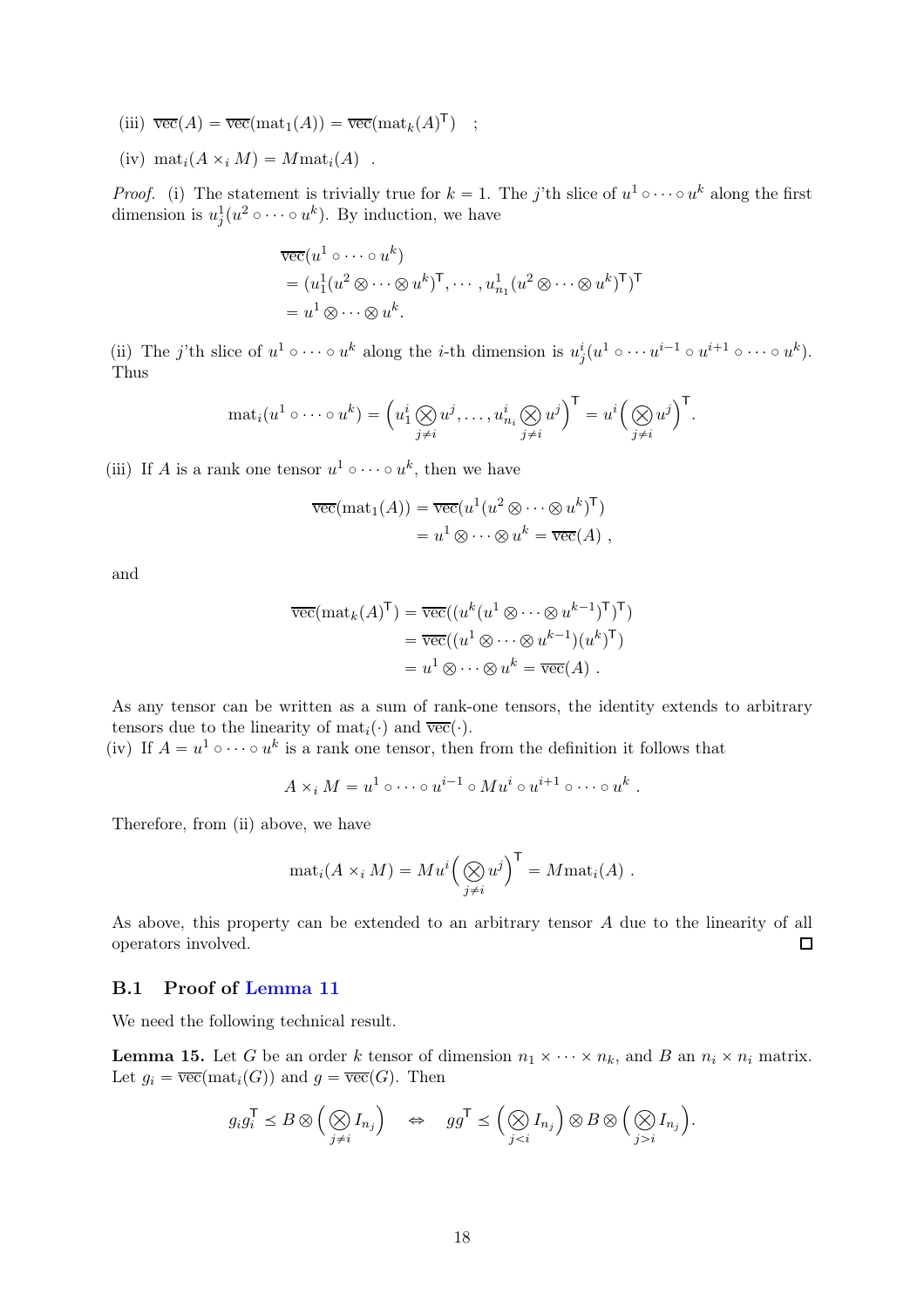*Proof.* Let X be any  $n_1 \times \cdots \times n_k$  dimensional tensor, and denote

$$
x = \overline{\text{vec}}(X) , x_i = \overline{\text{vec}}(\text{mat}_i(X)) .
$$

We will show that

$$
x_i^{\mathsf{T}} g_i g_i^{\mathsf{T}} x_i \leqslant x_i^{\mathsf{T}} \Big[ B \otimes \Big( \bigotimes_{j \neq i} I_{n_j} \Big) \Big] x_i \quad \Leftrightarrow \quad x^{\mathsf{T}} g g^{\mathsf{T}} x \leqslant x^{\mathsf{T}} \Big[ \Big( \bigotimes_{j < i} I_{n_j} \Big) \otimes B \otimes \Big( \bigotimes_{j > i} I_{n_j} \Big) \Big] x \ ,
$$

which would prove the lemma. We first note that the left-hand sides of the inequalities are equal, as both are equal to the square of the dot-product of the tensors  $G$  and  $X$  (which can be defined as the dot product of  $\overline{vec}(G)$  and  $\overline{vec}(X)$ ). We will next show that the right-hand sides are equal as well.

Let us write  $X = \sum_{\alpha} X_{\alpha}(e_{\alpha_1} \circ \cdots \circ e_{\alpha_k}),$  where  $\alpha$  ranges over all k-tuples such that  $\alpha_j \in [n_j]$ for  $j \in [k]$ , and  $e_{\alpha_j}$  is an  $n_j$ -dimensional unit vector with 1 in the  $\alpha_j$  position, and zero elsewhere. Now,  $x = \overline{\text{vec}}(X) = \sum_{\alpha} X_{\alpha}(e_{\alpha_1} \otimes \cdots \otimes e_{\alpha_k}).$  Thus

$$
x^{\mathsf{T}} \Big[ \Big( \bigotimes_{j < i} I_{n_j} \Big) \otimes B \otimes \Big( \bigotimes_{j > i} I_{n_j} \Big) \Big] x = x^{\mathsf{T}} \sum_{\alpha} X_{\alpha} \Big[ \Big( \bigotimes_{j < i} I_{n_j} \Big) \otimes B \otimes \Big( \bigotimes_{j > i} I_{n_j} \Big) \Big] (e_{\alpha_1} \otimes \cdots \otimes e_{\alpha_k})
$$
\n
$$
= x^{\mathsf{T}} \sum_{\alpha} X_{\alpha} \Big[ \Big( \bigotimes_{j < i} e_{\alpha_j} \Big) \otimes B e_{\alpha_i} \otimes \Big( \bigotimes_{j > i} e_{\alpha_j} \Big) \Big]
$$
\n
$$
= \sum_{\alpha, \alpha'} X_{\alpha} X_{\alpha'} \Big[ \Big( \bigotimes_{j < i} e_{\alpha'_j}^{\mathsf{T}} e_{\alpha_j} \Big) \otimes e_{\alpha'_i}^{\mathsf{T}} B e_{\alpha_i} \otimes \Big( \bigotimes_{j > i} e_{\alpha'_j}^{\mathsf{T}} e_{\alpha_j} \Big) \Big]
$$
\n
$$
= \sum_{\alpha, \alpha'} B_{\alpha'_i \alpha_i} X_{\alpha_1 \dots \alpha_i \dots \alpha_k} X_{\alpha_1 \dots \alpha'_i \dots \alpha_k},
$$

since  $e_{\alpha}^{\mathsf{T}}$  $_{\alpha'_{j}}^{\mathsf{T}}e_{\alpha_{j}}=1$  if  $\alpha'_{j}=\alpha_{j}$ , and  $e_{\alpha}^{\mathsf{T}}$  $_{\alpha'_{j}}e_{\alpha_{j}}=0$  otherwise.

On the other hand, recall that

$$
\mathrm{mat}_i(X) = \sum_{\alpha} X_{\alpha} e_{\alpha_i} \left( \bigotimes_{j \neq i} e_{\alpha_j} \right)^{\mathsf{T}},
$$

thus

$$
x_i = \overline{\text{vec}}(\text{mat}_i(X)) = \sum_{\alpha} X_{\alpha} \left( e_{\alpha_i} \otimes \bigotimes_{j \neq i} e_{\alpha_j} \right)
$$

and therefore

$$
x_i^{\mathsf{T}} \Big[ B \otimes \Big( \bigotimes_{j \neq i} I_{n_j} \Big) \Big] x_i = x_i^{\mathsf{T}} \sum_{\alpha} X_{\alpha} \Big[ B \otimes \Big( \bigotimes_{j \neq i} I_{n_j} \Big) \Big] \Big( e_{\alpha_i} \otimes \bigotimes_{j \neq i} e_{\alpha_j} \Big)
$$
  

$$
= x_i^{\mathsf{T}} \sum_{\alpha} X_{\alpha} \Big( B e_{\alpha_i} \otimes \bigotimes_{j \neq i} e_{\alpha_j} \Big)
$$
  

$$
= \sum_{\alpha'} \sum_{\alpha} X_{\alpha'} \Big( e_{\alpha'_i}^{\mathsf{T}} B e_{\alpha_i} \otimes \bigotimes_{j \neq i} e_{\alpha'_j} e_{\alpha_j} \Big)
$$
  

$$
= \sum_{\alpha, \alpha'_i} B_{\alpha'_i \alpha_i} X_{\alpha_1 \dots \alpha_i \dots \alpha_k} X_{\alpha_1 \dots \alpha'_i \dots \alpha_k}.
$$

To conclude, we have shown that

$$
x_i^{\mathsf{T}}\Big[B\otimes\Big(\bigotimes_{j\neq i}I_{n_j}\Big)\Big]x_i=x^{\mathsf{T}}\Big[\Big(\bigotimes_{ji}I_{n_j}\Big)\Big]x,
$$

and as argued above, this proves the lemma.

 $\Box$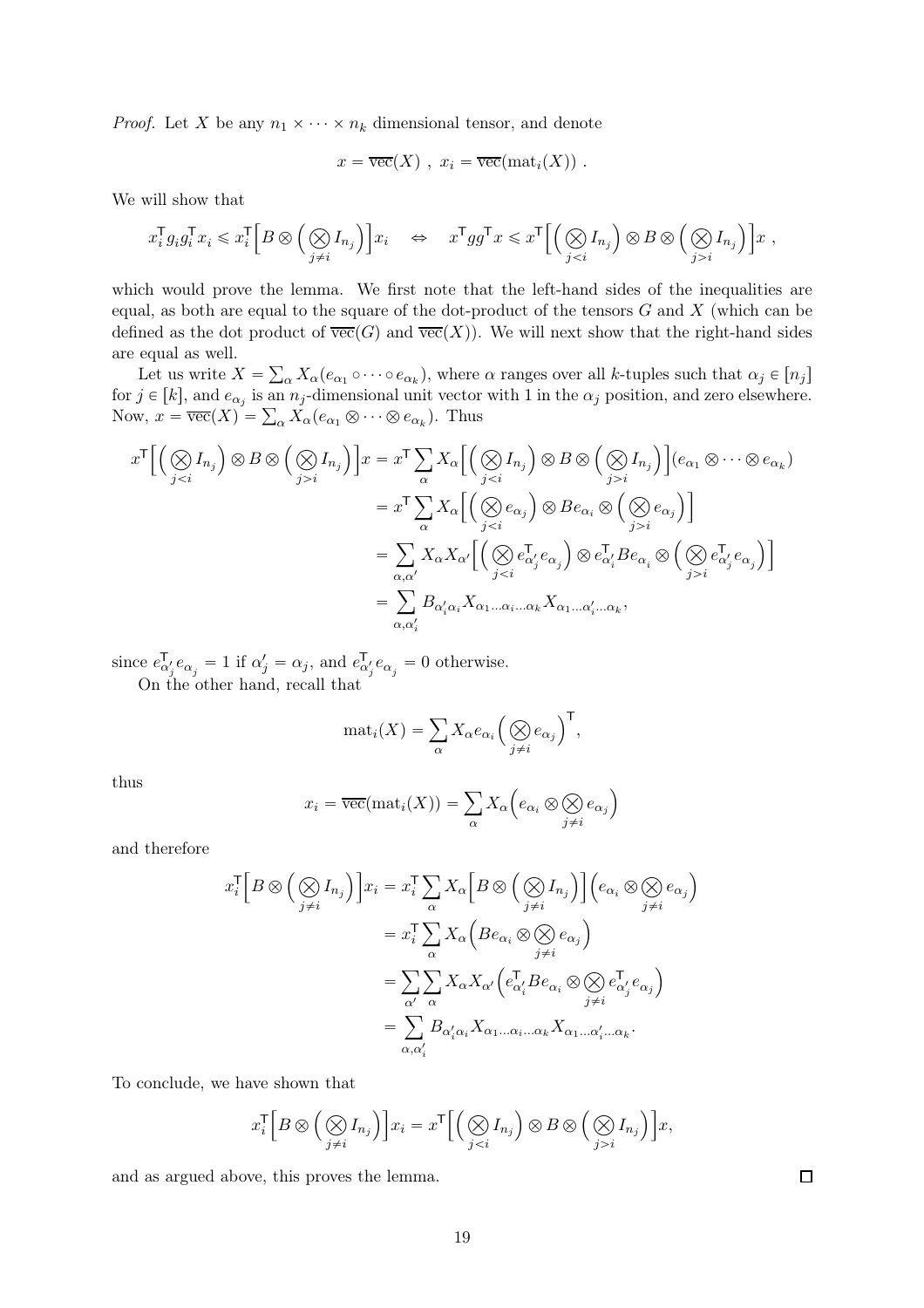*Proof of [Lemma 11.](#page-10-2)* Consider the matrix  $\text{mat}_i(G_t)$ . By [Lemma 9,](#page-6-1) we have

$$
\frac{1}{r_i}\overline{\text{vec}}(\text{mat}_i(G_t))\overline{\text{vec}}(\text{mat}_i(G_t))^{\mathsf{T}} \leq (\text{mat}_i(G_t)\text{mat}_i(G_t)^{\mathsf{T}}) \otimes I_{n_{-i}} = G_t^{(i)} \otimes \left(\bigotimes_{j \neq i} I_{n_j}\right)
$$

(recall that  $n_{-i} = \prod_{j \neq i} n_j$ ). Now, by [Lemma 15,](#page-17-0) this implies

$$
\frac{1}{r_i} g_t g_t^{\mathsf{T}} \le \left( \bigotimes_{j=1}^{i-1} I_{n_j} \right) \otimes G_t^{(i)} \otimes \left( \bigotimes_{j=i+1}^k I_{n_j} \right).
$$

Summing over  $t = 1, ..., T$  and adding  $\epsilon I_n$ , we have for each dimension  $i \in [k]$  that:

$$
\epsilon I_n + \sum_{t=1}^T g_t g_t^{\mathsf{T}} \leq r_i \epsilon I_n + r_i \left( \bigotimes_{j=1}^{i-1} I_{n_j} \right) \otimes \left( \sum_{t=1}^T G_t^{(i)} \right) \otimes \left( \bigotimes_{j=i+1}^k I_{n_j} \right)
$$

$$
= r_i \left( \bigotimes_{j=1}^{i-1} I_{n_j} \right) \otimes \left( \epsilon I_{n_i} + \sum_{t=1}^T G_t^{(i)} \right) \otimes \left( \bigotimes_{j=i+1}^k I_{n_j} \right).
$$

The matrices on the right-hand sides of the  $k$  inequalities are positive semidefinite and commute with each other, so we are in a position to apply [Lemma 5](#page-5-0) and obtain the result.  $\Box$ 

### B.2 Proof of [Lemma 12](#page-11-1)

*Proof.* The proof is by induction on  $k \ge 2$ . The base case  $(k = 2)$  was already proved in [Lemma 4.](#page-5-3) For the induction step, let  $H = \bigotimes_{i=1}^{k-1} M_i$ . Using the relation  $\overline{\text{vec}}(G) = \overline{\text{vec}}(\text{mat}_k(G)^{\mathsf{T}})$ and then [Lemma 4,](#page-5-3) the left-hand side of the identity is

$$
\Big(\bigotimes_{i=1}^k M_i\Big)\overline{\mathrm{vec}}(G) = (H \otimes M_k)\overline{\mathrm{vec}}(\mathrm{mat}_k(G)^{\mathsf{T}}) = \overline{\mathrm{vec}}(H\mathrm{mat}_k(G)^{\mathsf{T}}M_k^{\mathsf{T}}).
$$

Now, consider the slices  $G_1^k, \ldots, G_{n_k}^k$  of G along the k'th dimension (these are  $n_k$  tensors of order  $(k-1)$ . Then the *i*'th row of  $\text{mat}_k(\hat{G})$  is the vector  $\overline{\text{vec}}(G_i^k)^\mathsf{T}$ . Applying the induction hypothesis to  $H \overline{\text{vec}}(G_i^k)$ , we get

$$
H\overline{\mathrm{vec}}(G_i^k) = \left(\bigotimes_{i=1}^{k-1} M_i\right) \overline{\mathrm{vec}}(G_i^k) = \overline{\mathrm{vec}}(G_i^k \times_1 M_1 \times_2 M_2 \cdots \times_{k-1} M_{k-1}).
$$

Stacking the  $n_k$  vectors on both sides (for  $i = 1, \ldots, n_k$ ) to form  $n_k \times n_{-k}$  matrices, we get

$$
Hmat_k(G)^{\mathsf{T}} = mat_k(G \times_1 M_1 \times_2 M_2 \cdots \times_{k-1} M_{k-1})^{\mathsf{T}}.
$$

Now, let  $G' = G \times_1 M_1 \times_2 M_2 \cdots \times_{k-1} M_{k-1}$ . Substituting, it follows that

$$
\begin{aligned}\n\left(\bigotimes_{i=1}^{k} M_{i}\right) \overline{\text{vec}}(G) &= \overline{\text{vec}}(\text{mat}_{k}(G')^{\mathsf{T}} M_{k}^{\mathsf{T}}) \\
&= \overline{\text{vec}}((M_{k} \text{mat}_{k}(G'))^{\mathsf{T}}) \\
&= \overline{\text{vec}}(\text{mat}_{k}(G' \times_{k} M_{k})^{\mathsf{T}}) \\
&= \overline{\text{vec}}(G' \times_{k} M_{k}) \\
&= \overline{\text{vec}}(G \times_{1} M_{1} \cdots \times_{k} M_{k}).\n\end{aligned}\n\quad\n\begin{aligned}\n\therefore \quad & B_{\text{mat}_{i}}(A) = \text{mat}_{i}(A \times_{i} B) \\
\therefore \quad & B_{\text{mat}_{i}}(A) = \text{mat}_{i}(A \times_{i} B) \\
&= \overline{\text{vec}}(G) \\
\Box\n\end{aligned}
$$